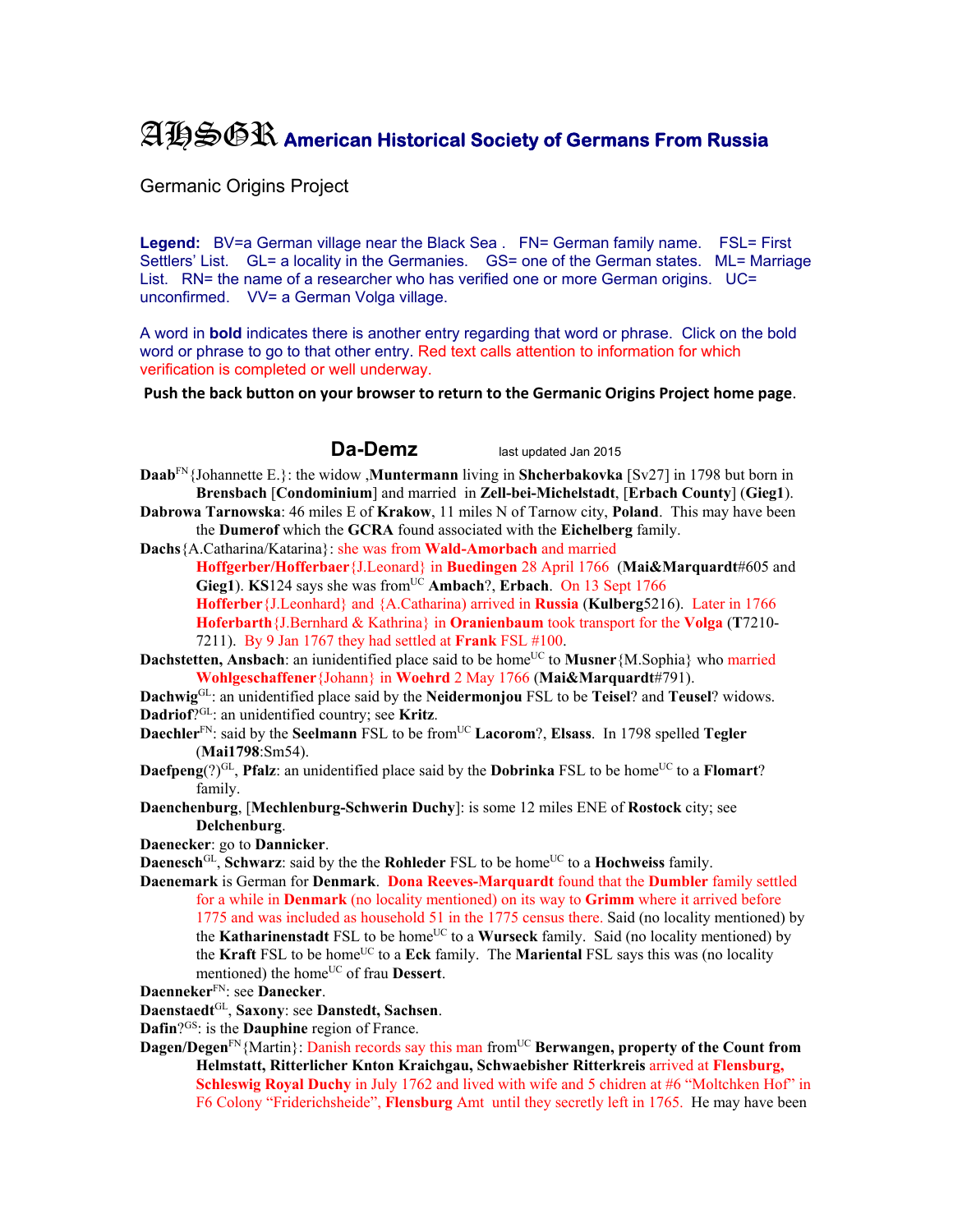the man listed in the **Reinwald** FSL #20 (**EEE** p.376, see that for more detail). Said by the **Reinwald** FSL #20 to be from<sup>UC</sup> Mosbach, **Kurpfalz**. Spelled **Degen** in 1798 (Mai1798:Rh12).

- **Dagsburg**<sup>GL</sup>, Frankreich: an unidentified place said by the **Mariental** FSL to be home<sup>UC</sup> to a Gaertner family.
- **Dahlenberg**<sup>GL</sup>, Preussen: an unidentified place said by the **Enders** FSL to be home<sup>UC</sup> to a **Stenaben**? family. There was a place of this name in Kursachsen some 28 miles NE of Leipzig city, but I do not find one in Prussian territory.
- **Dahlheimer**FN: see **Thalmeimer**.
- **Dahlinger**FN: see **Dalinger**.
- **Dahmer**{J.Friederich}: the son of {J.Jacob} and **Eichler**{Hellena}, baptized in **Luebeck** 3 June 1766; godfather was **Jost**{J.Friedr.} (**Mai&Marquardt**#1317).
- **Dahmer**{J.Jacob}: baptized in<sup>UC</sup> the **Riedesel Barony**, husband of **Eichler**{Hellena}, their son {J.Friederich} was baptized in **Luebeck** 3 June 1766; godfather was **Jost**{J.Friedr.}

 $(Mai\&Marguardt\#1317)$ . Lutheran from<sup>UC</sup> Altenschlirf, he arrived in **Russia** with his wife {A.Hellena} 4 July 1766 (**Kulberg**2231). Not found in **T**. By 1775 they had settled in **Beideck** census #64 and were still there in 1798 (**Mai1798**:Bd84).

**Dahmer**<sup>FN</sup>: said by the **Doenhof** FSL to be from<sup>UC</sup> **Stollberg** (no locality mentioned).

**Dahn**FN: see **Than**.

**Daiber**FN: see **Deibert**.

- **Daire**FN: see **Derr**.
- **Dairing**FN: see **Deiring**and **Deuring**.
- **Dais**FN: see **Daiss**.
- **Daisbach**GL, **Sinsheim** [**Amt**], **Baden**: is some 3 miles N of **Sinsheim** city, and said by the 1858 **Bergdorf** census to be home<sup>UC</sup> to the **Eberle** family.
- **Daiss**FN: arrived in **Glueckstal** 1820-24 and **KS**:323 said they were fromUC **Entringen**, **Herrenberg** [**Amt**], **Wuerttemberg**; but **GCRA** proved origin in **Obergruppenbach**, **Heilbronn** [**Amt**], **Wuerttemberg** using **FHL** 1,860,469.Also spelled **Dais** and **Tais**. See the **GCRA** book for detail.
- **Dalfuss**<sup>FN</sup>: said by the **Seelmann** FSL to be from<sup>UC</sup> **Znaim**. For 1788 and 1798 see **Mai1798**:Mv2713 and Pf80.
- **Dalheim**GL**, Luxembourg**: is some 7.5 miles SE of the city of **Luxembourg**, and said by the **Preuss** FSL to be home to **Hess** and **Krantz** families.
- **Dalheim-bei-Limburg**: an unidentified place which a **Friedberg** ML said was home<sup>UC</sup> to **Hartmann**{J.Adam} who married **Burk**{A.Maria} 28 April 1766 (**Mai&Marquardt**#337).
- **Dahlinger**{Gottfried}: in 1790 **Quindt**{Friedrika} daughter of {Andreas} and **Loeber**{A.Elis.Charl,Sophia} married **Dahlinger**{Gottfried} and moved to **Dreispitz**  where they lived in the mill near **Goebel** (**Mai1798**:Mv518).
- **Dalinger**<sup>FN</sup>{Christian Jr.}: Danish records say this son of {Christian Sr.}arrived in July 1762 with his parents at **Flensburg, Schleswig Royal Duchy** and later went to **Galka** (**EEE** p.373, for more detail see that) . Said by the **Galka** FSL #38 to be from **Langenalb**, **Baden-Durlach**. Spelled **Dahlinger** in 1798: for {Christoph/Christian} see (**Mai1798**:Gk7, 9, and 57; for {Maria} see Gk18 and Db79.
- **Dalinger**FN{Christian Sr.}: Danish records say this man arrived at **Flensburg, Schleswig Royal Duchy** in July 1762; and lived with his wife and 4 children at #3 "Gabels Hof" in Colony F12 "Sophien Wiese", **Flensburg** Amt leaving there in May 1765 going to **Russia.** He died in 1765 or 1766. (**EEE** p.373, for more detail see that). His widow {Maria Catharina}, from **Langenalb, Baden-Durlach Margraviate** and his younger children were listed at **Galka** FSL #39.
- **Dalinger**FN{Michel}: Danish records say this son-in-law of **Ulrich**{Michael} arrived at **Flensburg** with wife and 4 children, who probably actually were children of the deceased **Ulrich**{Michael} now adopted by **Dalinger**; this group lived along with the widow of **Ulrich**{Michael} at #3 "Raben Hof" in Colony F18 'Christianshoehe", Bredstedt Lanschaft; in June 1765 they left Russia and are recorded in the parish records of **Neu-Saratowka** colony near **St. Petersburg** (**EEE** pp. 373 &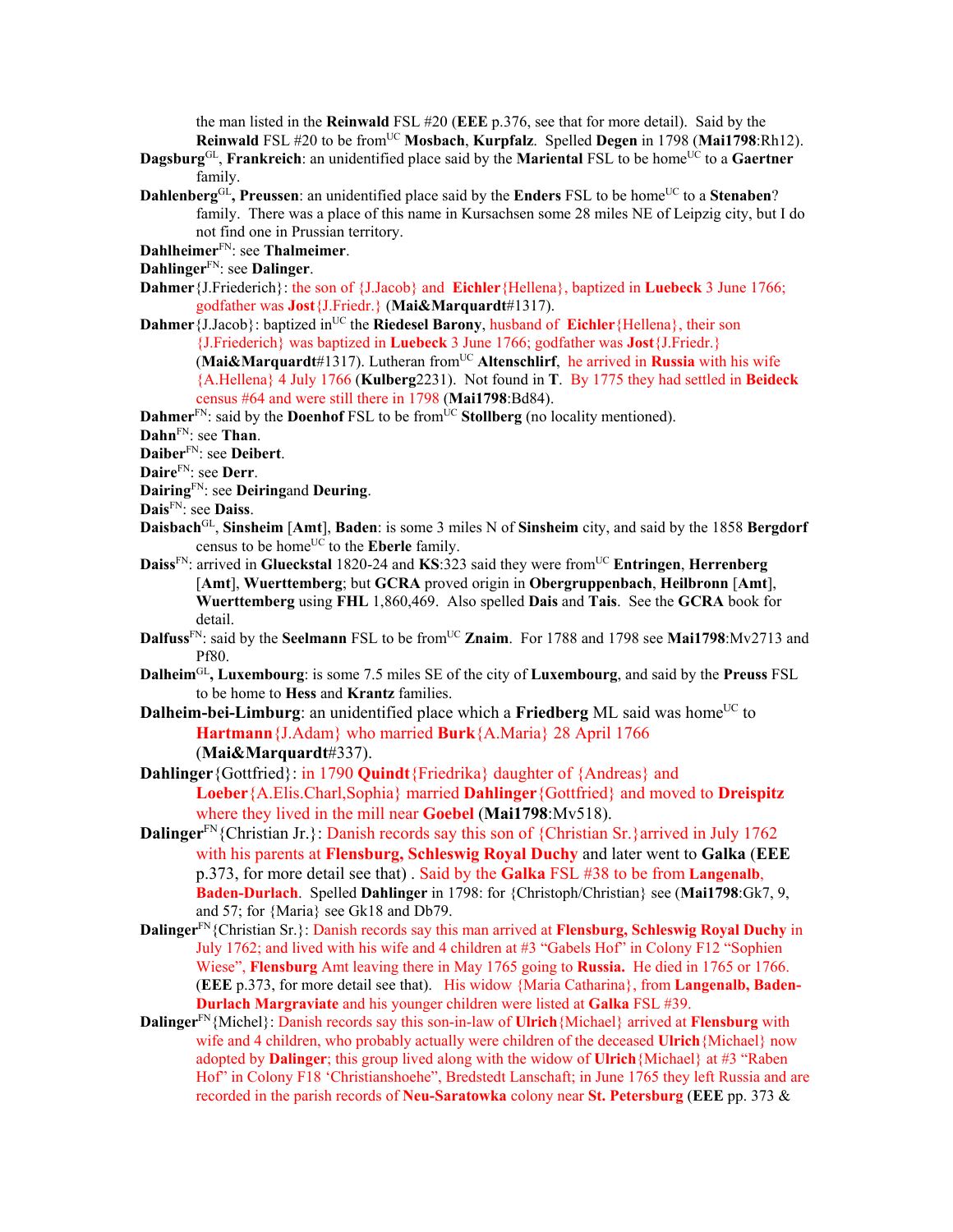628, for more detail see that).

- **Dalov**(?)GL, **Champagne, France**: an unidentified place said by the **Preuss** FSL to be home to a **Weber** family.
- **Dalsheim**GL, **France**: an unidentified place said by the **Preuss** FSL to be home to a **Diehl** family. There are several Dalsheim in Germany. There is a Dalstein some 25 miles SE of the city of Luxembourg in the Mosel valley of Lorraine province, France.
- **Dam(m)**<sup>FN</sup>: said by the Stumpp supplement to the **Dietel** FSL to be from<sup>UC</sup> **Mecklenburg** (no locality indicated)**.**
- Dam(m)<sup>FN</sup>: Danish records said this Lutheran left<sup>UC</sup> Michelstadt, Erbach County arriving at Friderica, **Juetland Royal Province** in Oct. 1760; by Dec. 1761 he and his wife were living in Colony J1 "Friderichshoi", Hald Amt; they were last registered in **Denmark** in April 1763 (**EEE** p.373, for more detail see that). They were listed in the **Schilling** 1775 census at #42.

**Damehteberg**GL, **Pfalz**-**Zweibrucken**: a mistranscription of **Lichtenberg**.

- **Damer**<sup>FN</sup>{A.Katharina}: a **Schlitz** ML said she was daughter of {Johannes} from<sup>UC</sup> **Engelroth** and recorded her 18 August 1766 marriage to **Winterholder**{Andreas}; by 17 Aug 1767 this couple had settled at **Boaro (**bxFSL#127) (**Mai&Marquardt**#744). Not found in **Kulberg**, in **T** or in **Mai1798**.
- **Damer**FN{Magdalena}: **KS**124 says this widow of {Ulrich} left either **Bieber** or **Lohrhaupten** near **Gelnhausen** in 1765. I could not find her in any published FSL or in **Mai1798**.
- **Damerzhausen**?, [**Hessen**-]**Darmstadt** [**Margraviate**]: an unidentified place said by the **Dehler** FSL to be homeUC to a **Raab** family. This just might be **Damshausen**, some 6 miles WNW of **Marburg**an-der-Lahn, lying on or very near the border between **Hessen-Darmstadt** and **Hessen-Kessel**.
- **Damfeld**GL, **Marienburg Amt**: is now Grobelno, **Poland**, and was some 1.5 miles W of **Marienburg** city. Said by the **Rosenort** FSL to be home<sup>UC</sup> to a **Borm** {Peter} family. Also spelled **Dammfelde**.
- **Damice**<sup>GL</sup>, **Osesterrich**: said by the **Graf** FSL to be home<sup>UC</sup> to a **Zahn** family.
- **Damm**<sup>FN</sup>{Heinrich}: said by the **Ernestinendorf** FSL to be from<sup>UC</sup> Oberdorf, [ perhaps **Isenburg-Meerholz**??]. For 1798 see **Mai1798**:Er8, Bb3.
- **Damm**<sup>FN</sup>{Johann}: said by the **Paulskaya** FSL to be from<sup>UC</sup> Grossen Buseck.
- **Damm<sup>FN</sup>**{Jacob}: said by the **Paulskaya** FSL to be from<sup>UC</sup> **Nenger**?. I could not find this family in the 1798 Volga censuses.
- **Damm**<sup>FN</sup>{Johannes}: said by the **Phillipsfeld** FSL to be from<sup>UC</sup> **Friedewald**. Spelled **Dan** in 1769 (**Mai1798**:Mv2285).
- **Damm<sup>FN</sup>{Andreas}: said by the <b>Rothammel** FSL to be from<sup>UC</sup> Biel, Baden-Baden.
- **Damm**{J.Jakob}: Using **LDS Film 193924** John F. Read proved he was born 1731 in **Kriegsfeld**, **Kurpfalz** (now **Rheinland-Pfalz**), and married **Heinrich**{Catherina E.}. **Brent Mai** and John Read put together the following: they settled in **Schilling** by 1775 with their two children [they may have been in **Loeb** earlier – ed]. In 1798 his second wife was recorded as widowed (**Mai1798**:Sg42) and his daughter was recorded as wife of **Schneider**{Johannes} (**Mai1798**:St39). For more information go to: http://cvgs.cuportland.edu/origins/d/damm\_schilling.cfm.
- **Damm**FN{Conrad/Conradii}: Corina **Hirt** using **LDS Films** #1046999 and 958789 found his 1739 baptism in the **Buchen** Catholic church and his 1764 marriage to **Wahl**{A.Maria} in **Freimersheim**. By 18 July 1766 they had settled at **Volmer** FSL #9, he said to be fromUC **Amorbach**, **Mainz**. By 1790 the widow {A.Maria} moved with two of her children to **Husaren** to remarry **Engraf**{Adam} **Mai1798**:Mv2929, Hn16), while another child had remained in **Volmer** and another had moved to **Kamenka** (Vm16 and Km72). For more detail go to the Orogin section of the **CVGS** website.
- **Dammfelde**GL: see **Damfeld**.
- **Damplon**<sup>FN</sup>: said by the **Brabander** FSL to be from<sup>UC</sup> Medernas, Luxembourg [Duchy]. Spelled **Tomplon**? in 1798 (**Mai1798**:Bn68).
- **Damshausen**GL: see **Damerzhausen**.
- **Damwolf**<sup>*FN*</sup>: said by the **Paulskaya** FSL to be from<sup>UC</sup> **Berolzheim**. I could not find this family in the 1798 Volga censuses.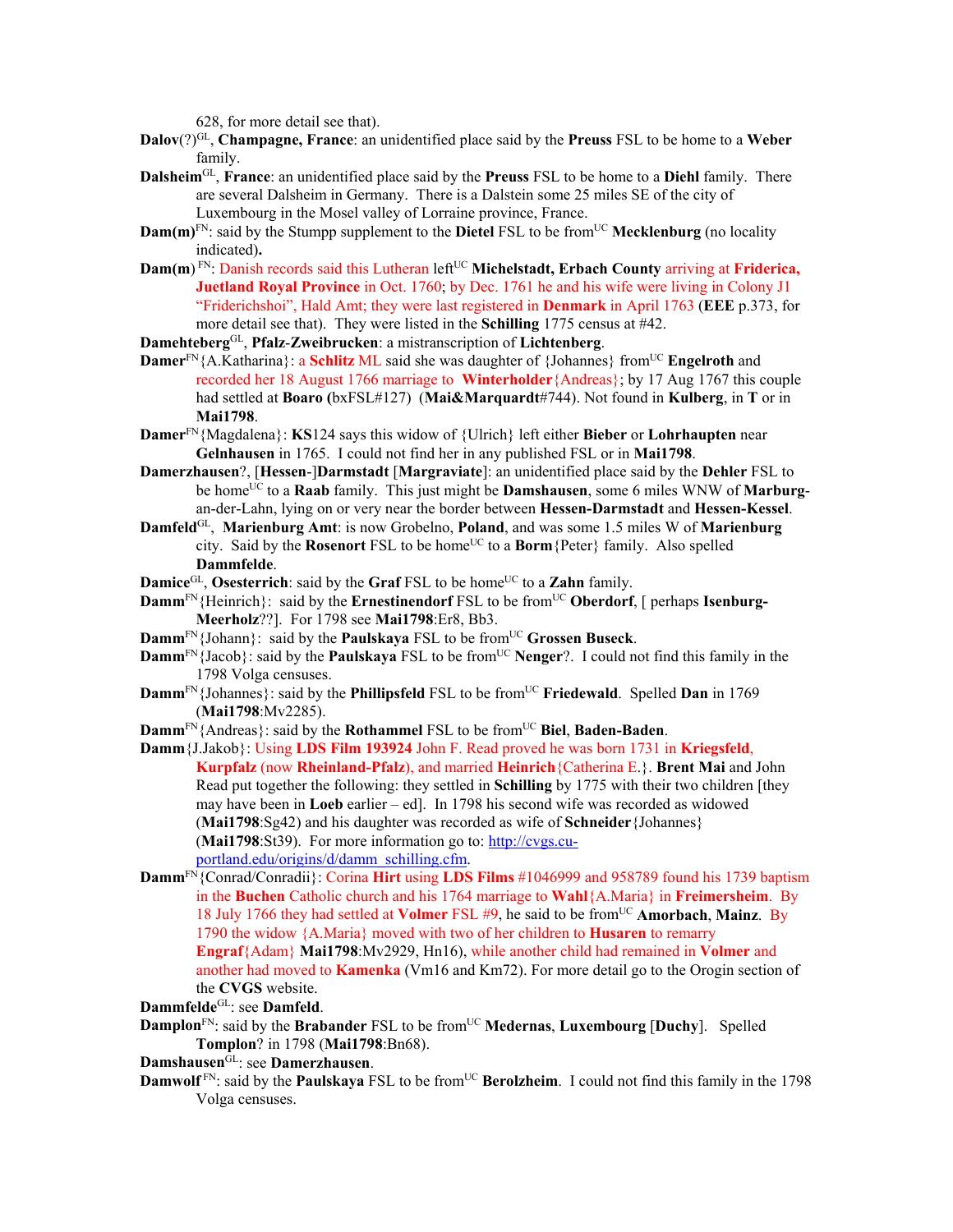**Dan**FN: see **Damm** and **Don**.

**Dan**GL, **France**: see **Danne-et-Quarte-Vents**.

**Dandorf**{A.Maria}: listed in the 1798 **Seelmann** census (Sm19) but I could not find her in any FSL.

**Dandoerfer**{Franz}: listed in the 1798 **Seelmann** census (Sm20) but I could not find him in any FSL.

**Danecker**<sup>FN</sup>: said by the **Bettinger** FSL to be from<sup>UC</sup> Wittendorf with a Richter step-son in the household.

**Danecker**: go to **Dannicker**.

**Dannecker**: go to **Dannicker**.

- **Danewald/Dannewald**{Georg Ludwig}: Danish records say he was the son of Lutheran {Johann} who left<sup>UC</sup> **Kurpfalz** arriving in **Schleswig city, Schleswig Royal Duchy** in July 1761; he married in **Schleswig** in July 1761; he and his wife moved to **Juetland Royal Province** in Aug. 1761; they settled in Colony J4 "Friderichsdall, Silkeborg Amt where they were last registered, witrh another child, in Jan. 1765, then leaving for **Russia**. In May 1766 they arrived at **Kronstadt** near **St. Petersburg** and in Aug 1766 in **Oranienbaum** they signed a commitment to settle in **Hirschenhof** colony in **Latvia** (**EEE** p.374, for more detail see that). He had been a godparent at the 6 March 1766 **Luebeck** baptism of **Fuhrman**{H.Jacob} son of {H.Jacob} and his **Menging**  wife  ${A.Magdalena}$ . **Kulberg**193 said  ${Georg}$  was from<sup>UC</sup> [**Kur-**]**Pfalz** and went to **Livonia**.
- **Dannenwald**{M.Margaretha}: godparent at the 6 March 1766 **Luebeck** baptism of **Fuhrman**{H.Jacob} son of {H.Jacob} and his **Menging** wife {A.Magdalena} (**Mai&Marquardt**#1330).

**Dangelin**? $F_N$ : said by the **Holstein** FSL to be from  $\overline{UC}$  **Kobern** $(?)$ .

**Dangemam**?FN: said by the 1798 **Sgtephan** census to be the maiden name of frau **Mueller**{Nicolaus} (**Mai1798**:Sp24).

- **Dangler**FN: see **Dengler**.
- Daniel{J.Wendel/Wetzel}: Danish records say this Lutheran left<sup>UC</sup> Wembach, Lichtenberg Amt, Hessen-**Darmstadt Landgraviate** arriving at **Fridericia**, **Juetland Royal Province** in Sept 1760; in Dec. 1760 they moved into Colony J6 "Christiansheede", Silkeborg Amt and then to Colony J5 in Dec. 1761 last registered there in April 1763 (**EEE** p. 374, for more detail see that). They were listed in the **Schilling** 1775 census #54.
- **Danielson**{Oge}: **KS**:82 and 124 say this party of 3 from<sup>UC</sup> **Kopenhagen** in 1764 was sent on to the **Saratov** area as part of the group of colonists transported under the command of Captain Paykul and Cornet Rehbinder. I have not found them in any published FSL.
- **Danish colonies**: these were colonies established 1759-1766 by the Danish king for settlement by German farmer colonists. See **EEE** for very extensive detail.
- **Danne**?, **Herzogtum Wuerttemberg**: an unidentified place said by the **Rosenheim** FSL to be home<sup>UC</sup> to a **Schuck** family. The only Danne I can find was then in France, not in Wuerttemberg. It is the next entry.
- **Danne-et-Quarte-Vents**?,[**Lorraine Prov**.], **Frankreich**: is 40 km NW of Strausbourg city centre and was said by the **Schuck** FSL to be home<sup>UC</sup> to a Grimm family. In his first translation Pleve named this place **Dan**.
- **Dannewald**: also see **Danewald** and **Danwald**.

**Dannenwald**{Georg Ludwig}: go to **Danewald**.

**Dannenwald**{M.Margaretha}: go to **Danewald**.

**Dannenwald** {Jacob+wife+2kids}: **Kulberg**176 said they were from<sup>UC</sup> Sweden and went to Livonia. **Danner**<sup>FN</sup>: said by the **Leichtling** FSL to be from<sup>UC</sup> **Anspach** (no locality mentioned).

**Danner**FN: this family name was found recorded in **Tann** marriage records 1762-1767; see **Flegel** trip.

**Dannheiser** {Dorothea/Anna?}: Catholic daughter of **Dannheisner**(sic) {Friedr.} from<sup>UC</sup> Stein on 23 May 1766 in Woehrd married Pickel{Conrad} Lutheran from<sup>UC</sup> Markt Erlbach

(**Mai&Marquardt**#812). ). **KS**148 said this **Stein** was in **Bavaria**. On 12 Sept 1766 this **Beckel couple arrived in Russia, he said to be from<sup>UC</sup> the Bayreuth [Margraviate]** (**Kulberg**#4713). Later in 1766 **Pickel** and wife {A,Dorothea} in **Oranienbaum** took transport

for the **Volga (T**4002-4003). By 3 Aug 1767 **Beckel** with wife {Anna} had settled in **Paulskaya** # 179, he said to be from **Erlbach**.

**Dannicker/Dannecker/Danecker/Daunicker/Daenecker**{Johann/J.Georg}: a **Luebeck** ML says that on 14 May 1766 this man married **Hertelein**{Dorothea} widow of Herr **Richter**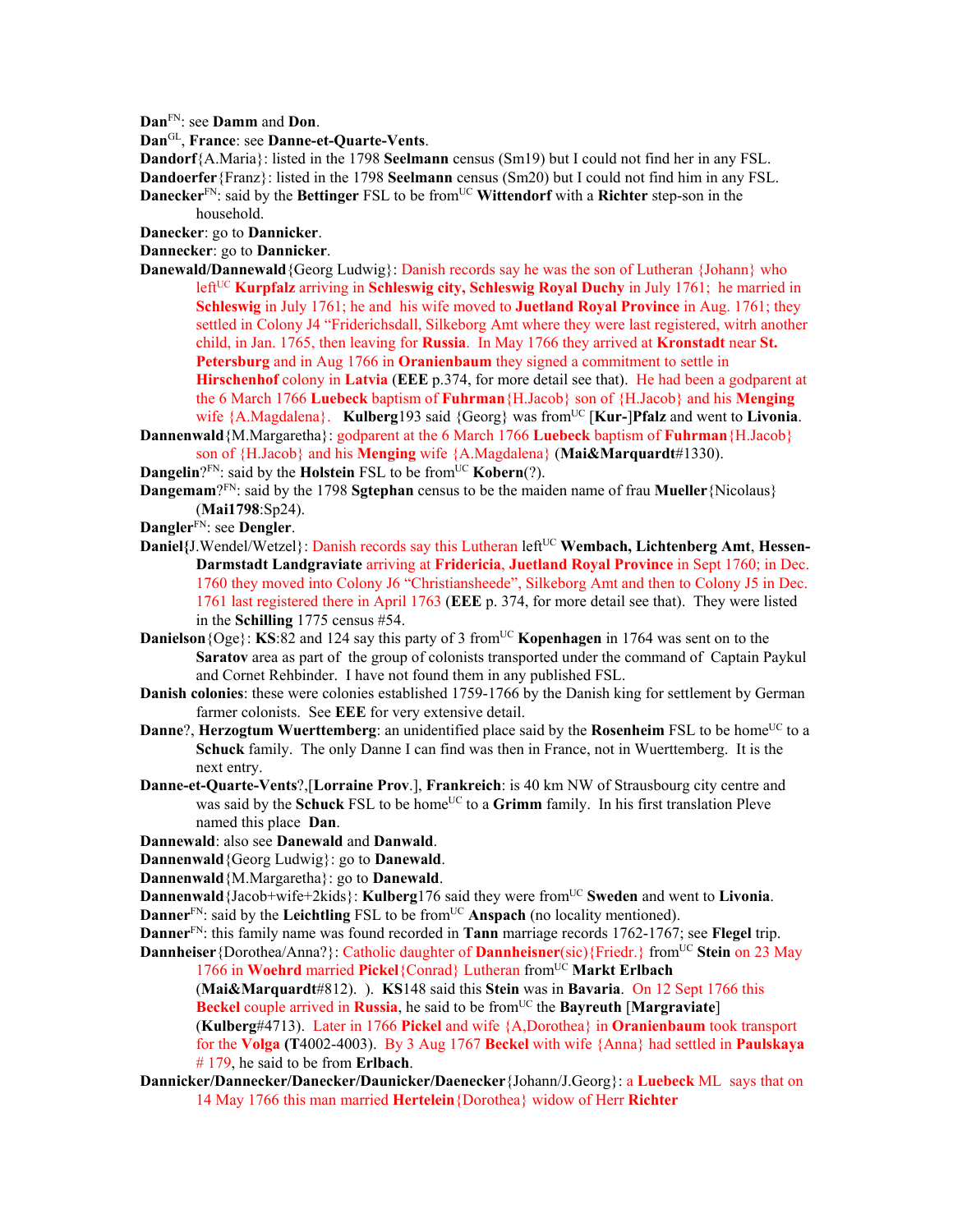(**Mai&Marquardt**#153). **KS**124 says it was in 1765 (sic) and that his family name was **Daunicker**. Lutheran arrived in **Russia** with wife and 2 children 12 Sept 1766, he said to be fromUC **Fulda** (**Kulberg**4560).. Later in 1766 in **Oranienbaum**, this couple, 1 child and 1 **Richter** step-son took transport for the **Volga** (**T**3931-3934). By 3 Aug 1767 these 4 had settled at **Bettinger** FSL 4 & 4a, he said to be fromUC **Wittendorf**. In 1798 spelled **Daenneker** (**Mai1798**:Bt5 and 19).

- **Dannstadt**<sup>GL</sup>, **Kurpfalz**: said by the **Dietel** FSL to be home<sup>UC</sup> to a **Becker** family. This surely is the same place as the following.
- **Dannstadt**GL**, Pfalz**, 14.5 miles SSW of **Worms**, Rhineland-Palatinate, said by the **Seewald** FSL to be in Pfalz and to be the home<sup>UC</sup> of a **Steinbach** family.
- **Danowski**FN: said by the **Husaren** FSL to be from<sup>UC</sup> **Sweg**?, **Polen**. I could not find this family in the 1798 Volga censuses.
- **Danran**?GL/GS: an unidentified place said by the Kromm version of the **Jagodnaja Poljana** FSL to be home<sup>UC</sup> (unclearly written) to a **Walter** man who came here later than the first settlers (p.35).
- **Dansenberg**?GL, [**Kur-**]**Pflaz**: is now a southern suburb of **Kaiserslautern** city, and said by the Paulskaya FSL to be home<sup>UC</sup> to a Meier family.
- **Danstedt**<sup>GL</sup>, Sachsen: is 29 miles SE of Brunswick city, and said by the **Kraft** FSL to be home<sup>UC</sup> to a **Frank** family.
- **Dannewald/Danwald** {Friedrich/Frietrich Siemon}+w+2c}: He was a godparent at the 11 March 1766 **Luebeck** baptism of **Hassenfus**{J.Dietrich} the son of {J.Dietrich} and his **Schilling** wife {Elisabeta} (**Mai&Marquardt**#1331). **Kulberg**201 said they were fromUC [**Kur-**]**Pfalz** and went to **Livonia**.
- **Danwalter**FN: see **Dauwalter**.
- **Danzig**<sup>GL</sup>, **West Prussia**: said by both the 1816 **Kassel** census (#113) and **KS**:495 to be home<sup>UC</sup> to the **Zerfas/Zerfass** man who disappeared in 1809-1812. Same place as the next entries, except 50 years later when it was no longer an independent country.
- **Danzig [Free City]<sup>GS</sup>** (aka **Gdansk**) is some 252 miles NW of **Berlin**. In the 1760's it was an independent city-state controlling considerable territory to the S and E, bordered all round either by the Baltic Sea or **Prussia**. None of the following references mention any locality: Said by the **Belowescher Kolonien** FSL to be home<sup>UC</sup> to **Blank, Grischowsky, Makowsky, Naumann, Peters, Sperling, Stenzel, Tiebe, and Wilhelm** families. Said by the **Boregard** FSL to be home<sup>UC</sup> to the **Mattern**{Heinrich}26 and **Schoenkneckht** families. Said by the **Dobrinka** FSL to be home<sup>UC</sup> to a **Flad**? and **Riedelmann** families. Said by the Goebel FSL to be home<sup>UC</sup> to Ancre and **Tokarski**, and perhaps **Kammerer** and **Steinauer** families. Said by the **Husaren** FSL to be homeUC to **Gitor**/**Gutor**, **Rutowski**, **Sdawinski**/**Strowinski**, and **Stephan** families. Said by the **Kamenka** FSL to be home<sup>UC</sup> to a **Nickel** family. Said by the **Koehler** FSL to be home<sup>UC</sup> to a **Bruhl** family, and possibly to a **Kujak** family. Said by **Kulberg**44, 69, 30, 34, 32, 48and 147 to be home<sup>UC</sup> to **Ancre, Baumgardt, Gitor, Glischowski, Kossimi, Pracht and Zilke** families. Said by the **Orlovskaya** FSL to be home<sup>UC</sup> to a **Tomson** family. Said by the **Rosenheim** FSL to be homeUC to frau **Krause**, to a **Kremel** family, and to frau **Rosenheim**{F.Gottheim). Said by the **Schaefer** FSL to be home<sup>UC</sup> to a **Lutz** widow. Said by the **Schulz** FSL to be home<sup>UC</sup> to frau **Woewot**?. Said by the **Stahl-am-Tarlyk** FSL to be home<sup>UC</sup> to the **Schmudy** and **Trey** families.
- **Danzig Free Republic<sup>GS</sup>: said by the Walter FSL to be home<sup>UC</sup> to <b>Felker/Voelker{Georg**} and **Arent**{Johann**}**. Same place as the previous entry.

 $\textbf{Dar}^{\text{FN}}$ : said by the **Pfeiffer** FSL to be from<sup>UC</sup> **Nottingham**, **England**.

- **Darabach**(?)<sup>GL</sup>, **Oesterreich**: an unidentified place said by the **Dobrinka** FSL to be home<sup>UC</sup> to a Meier family.
- **Dargener**<sup>FN</sup>: said by the **Kamenka** FSL to be from<sup>UC</sup> **Hanau.**
- **Darius**<sup>FN</sup>: said by the **Orlovskaya** FSL to be from<sup>UC</sup> **Halberstadt**.
- **Darlot**?FN: see **Dorlosch**.
- **Darmstadt**GS was the short form of the large independent state, **Hessen-Darmstadt**. Darmstadt city was its seat and is some 18 miles S of **Frankfurt-am-Main**.Be careful with references to Darmstadt: it was the seat of the princes and dukes of Hessen-Darmstadt and so "Darmstadt" may indicate the city or but more often indicates the principality of **Hessen-Darmstadt** which was far-flung. *None*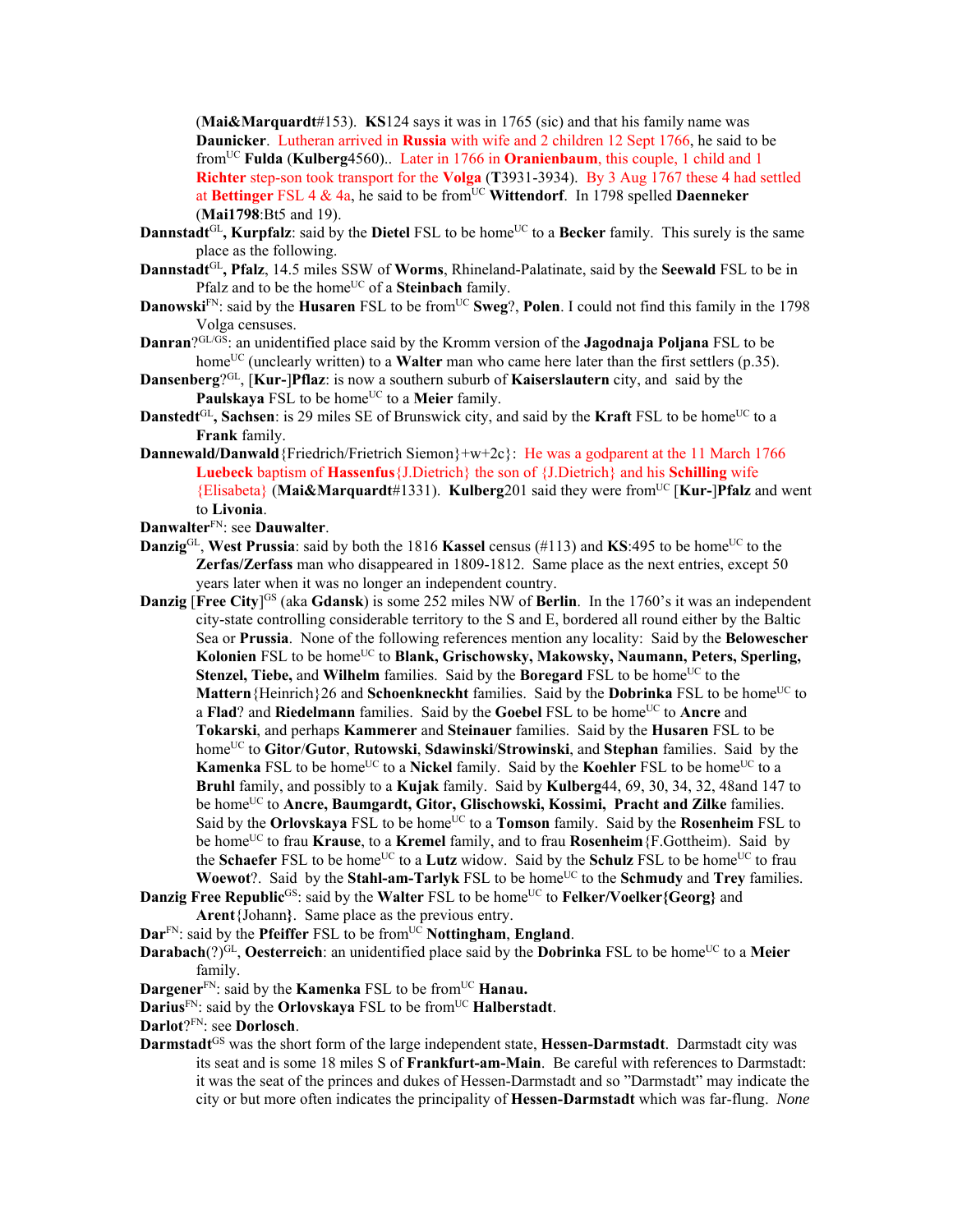*of the following referenes mention any other locality:* Said by the Pleve version of the **Balzer** FSL to be home<sup>UC</sup> to **Baer** and **Berg** families. Said by the **Belowescher Kolonien** FSL to be home<sup>UC</sup> to **Baumbach, Beckel**, **Bruner/Brunner**, **Gutermut**, **Just**, **Krumm/Krum**, **Schaefer**, **Wenzel**, and **Wilhelm** families, as well as to frau **Bethke**, the widow **Heck/Hess** who married **Grapowsky**, and frau Steger. Said by a Luebeck ML to be home<sup>UC</sup> to a Bechtold man who in 1766 married a **Zipp** woman (**Mai&Marquardt**#264); by 1767 this couple may have been in the **Belowescher Kolonien.** Said by the **Bettinger** FSL to be home<sup>UC</sup> to a **Marx** family. Said by the **Dobrinka** FSL to be home<sup>UC</sup> to a **Satzfried**? family. Said by the **Boaro** FSL to be home<sup>UC</sup> to Hal? and Schneider families. Said by the **Degott** FSL to be home<sup>UC</sup> to a **Knorr** family. Said by the **Dietel** FSL to be homeUC to **Heilbrun**, **Kuhn**, and **Stieber** families. Said by the **Doenhof** FSL to be homeUC to **Deines**, **Dross**, **Eit**?, **Frick**, **Geld**, **Held**, **Henkel**, **Pappenheim**, **Reinhard**, **Rutz**, **Schmidt**, **Schoenhals**, **Steinbrecher**, **Stoerger**, **Strauch**, **Stromberger**, **Valentin**, **Vogel**, **Weber**, and **Wolf** families and perhaps a **Lind** family as well. Said by the **Galka** FSL to be homeUC to a **Grunner** family. Said by the **Grimm** FSL to be home to **Ab**, **Albrecht**, **Baeker**, **Balzer**, **Benner**, **Brahm**, **Erdmann**, **Felda**, **Fink**, **Fischer**, **Heimbuch**, **Heppel**, **Icks**, **Just**, **Kaiser**, **Koch**, **Lefler**, **Maus**, **Mueller**, **Pfeif**, **Rau**, **Reich**, **Salzmann**, **Schaefer**, **Schamber**, **Schmidt**, **Schneider**, **Schulz**, **Strebe**, **Walter**, **Zulauf**, plus possibly **Heil**, **Merz**, **Tripper**, **Waffel** families. Said by the **Huck** FSL to be homeUC to **Ritter** and **Schlotthauer** families; in addition a **Rimmel** orphan was living the **Schlotthauer**s and may have been from **Darmstadt** too. Said by Family Charts to be homeUC to the **Fries**, **Leis**, and **Rothenberger** families said to be first settlersUC in **Hussenbach**. Said by the Pleve version of the **Jagodnaja Poljana** FSL to be homeUC to **Flach** and **Schneidermueller/Schneidmueller** families. Said by the **Katharinenstadt** FSL to be home<sup>UC</sup> to **Hell**, **Mueller**, **Riehl**, **Rohr**, **Springer**, and **Walter** families. Said by the **Kraft** FSL to be home<sup>UC</sup> to a **Rexius** family. Said (no locality mentioned but at least two were fromUC the **Alsfeld** region) by the **Krasnoyar** FSL to be homeUC to **Habermehl**, **Junker**, **Knoll**, **Lehr**, **Leicht**, **Nikolay**, **Reier**?, **Ritter**, **Schmidt**, **Steinbecher**, **Veller**, and **Werner** families. Said by the **Kratzke** FSL to be home<sup>UC</sup> to a Gross family. Said by **Kulberg**191, 231, and 190 to be home<sup>UC</sup> to **Berg, Berger/Betscg**, and **Bittenbiner** families. Said by **Kulberg**7 to be home<sup>UC</sup> to **Noll**{Hermann, Elisabeth and Friedrich}. Said by the **Laub** FSL to be home<sup>UC</sup> to a **Stahlmann** family. Said by the Messer FSL to be home<sup>UC</sup> to **Emmerling**? and **Nenies**? families. Said by the **Kuhlberg** List to be home<sup>UC</sup> to a **Riehs** orphan, who according to the **Mueller** FSL was living with a **Klein** family from **Zell**. Said by the **Norka** FSL to be home<sup>UC</sup> to **Fink**, **Hewel**, and **Knippel families. Said by the Paulskaya** FSL to be home<sup>UC</sup> to **Ammenheuser** and **Dortmann** families. Said by the **Roethling** FSL possibly to be home<sup>UC</sup> to a **Frank** family. Said by the **Rosenheim** FSL to be home<sup>UC</sup> to frau **Fleck**. Said by the **Schaefer** FSL to be home<sup>UC</sup> to the **Knaup** family, frau **Larsen**, the **Lerch**{Gottlieb} family, frau **Nicolaus** and perhaps **Ertel** and **Manus** families. Said by the **Stahl-am-Karaman** FSL to be home<sup>UC</sup> to a Veber family and, possibly, to a **Rizon** family. Said by the **Urbach** FSL to be home<sup>UC</sup> to a young **Pauly** man. Said by **Kulberg**6220 to be home<sup>UC</sup> to **Flach**{Anna} of the **Walter** FSL (#105a). Said by the **Warenburg** FSL to be home<sup>UC</sup> to the **Kraemer**{J.Georg} family. Said by Kuhlberg to be homeUC to the **Sparwasser** orphan in the **Simsen** household in **Warenburg**. Said by the **Simon** family chart (**Warensburg** colony) to be home<sup>UC</sup> to two **Kramer** families and possibly a **Burbach** family.

- **Darmstadt**<sup>GL?</sup>, **Hessen**: said by the **Katharinenstadt** FSL to be home<sup>UC</sup> to a **Schwerin** family. This might indicate the city.
- **Darmstadt-Lichtenberg**GS: this name probably was applied to a portion of **Hessen-Darmstadt** which had absorbed **Lichtenberg County** in 1736.
- **Darr**FN: see **Derr**.
- **Darstadt**, **Wuerzburg** [**Bishopric**]: is 13 km SSE of **Wuerzburg** city and was said by the **Seelmann** FSL to be home<sup>UC</sup> to a **Breder** family.
- **Darstein**GL, **Bergzabern** [**Amt**], **Pfalz**: is 1 mile N of **Vorderweidentahl** and was birthplace of at least three of the **Faiock** children. See the **GCRA** book for detail.
- **Dasbach Ritterschaft**<sup>GS</sup>: an unidentified country said by the **Seelmann** FSL to be home<sup>UC</sup> to a **Kieffer** family. I have not been able to locate this tiny country, a knight's holding; it may or may not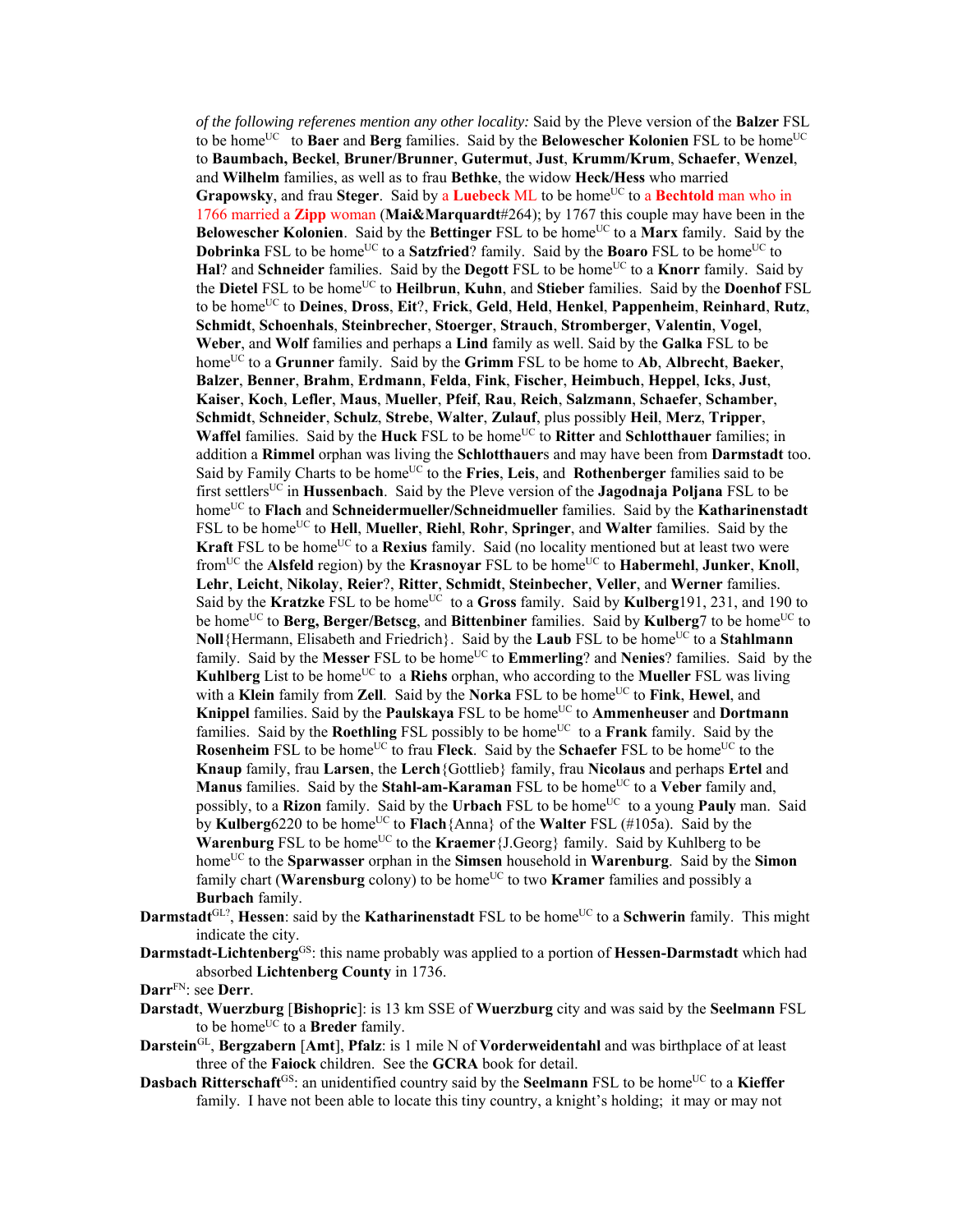have been associated with one of the two Dasbach villages in Germany.

- **Dassow**GL, **Mecklenburg-Schwerin Duchy**: 22 km NE of **Luebeck** city; see **Dessow**.
- **Datten**{Heinrich}: from<sup>UC</sup> **Orleshausen** and his wife {A.Margaretha}, their son {J.Georg} was baptised 19 July 1766 in **Buedingen** (**Mai&Marquardt**#1213b). I found them in no later source.
- **Datz**?<sup>FN</sup>: said by the **Orlovskaya** FSL to be from<sup>UC</sup> **Leuth**?. The family name was **Tats**? in 1798 (**Mai1798**:Or61).
- **Daub**{Agnes Catharina}: **Corina Hirt** found that she was the mother the wife of **Kober**{Michel} and was born and baptized in **Kleingartach** in 1738, where she in about 1760 married **Mauderer**{Christoph} [**LDS film** #1184796].
- **Daub**{J.Jost}: **KS**124 says he left **Woelfersheim** near **Friedberg** for Russia. No date given and I have not found him in any published FSL.
- **Daub**FN: also see **Daublin**.
- **Daubert**{Nikolaus}: from<sup>UC</sup> **Huette** 27 June 1766 in **Buedingen**, he married **Schmitt**{Catharina E.} (**Mai&Marquardt**#716). The Kromm version of the **Jagodnaja Poljana** FSL says he was fromUC **Glasshutten** near **Nidda** (p.131). **KS**124 in one entry says he was fromUC **Nidda** near **Buedingen** and in another entry says he was from<sup>UC</sup> Glashuetten near Buedingen. Not found in **Kulberg**. In 1766 in **Oranianbaum** with his wife and his **Schneider** nephew {J.Adam}**,** he took transport for the **Volga** (**T**6916-6918). By 16 Sept 1767 they had settled at **Jagodnaja Poljana**  FSL  $#9$  and  $9a$ , he said to be from<sup>UC</sup> Nidda. For 1798 see Mai1798:Yp43.
- **Daubert**{J.Georg}: **KS**124 says he left the town of **Buedingen** for **Russia**. With wife {Ester} and children: Heinrich 16 and {A.Barbara} 18 arrived in **Russia** 9 Aug 1766, he said to be from<sup>UC</sup> **Isenburg** (**Kulberg**4987). By 18 Aug 1767 he, his 2nd wife {A.Margaretha}and one son had settled at **Kraft** FSL #42, he said to be from<sup>UC</sup> **Isenberg-Buedingen**.
- **Daubert**{A.Barbara}: daughter of {Georg} from **Buedingen** married in **Buedingen** 22 April 1766 **Fischer**{J.Georg} (**Mai&Marquardt**#570). Said by the 1798 **Schwab** census #41 to be the maiden name of **Fischer**{J.Georg}'s wife (**Mai1798**:Sb41).
- **Daubert**{no name given}: **KS**124 says he left for **Russia** from **Friedrichshuette** near **Buedingen**. No date was given and I do not know how to try to find him in a FSL.
- **Daubert**{no name given}: **KS**124 says he left for **Russia** from **Ruppertsburg**. No date was given and I do not know how to try to find him in a FSL.
- **Daublin**FN: the maiden name of Herr **Hermann** of **Bergdorf**.
- **Dauer**: go to **Tauer**.
- **Dauerich**<sup>FN</sup>: said by the **Belowescher Kolonien** FSL to be from<sup>UC</sup> **Isenburg** (no locality mentioned).
- **Dauernheim**, [**Hessen-Darmstadt Landgraviate**]: is 7 km NW of **Ortenberg** and 14 km NW of
- **Buedingen. KS125** said it was home<sup>UC</sup> to some unnamed **Drauth**.
- **Daum<sup>FN</sup>: said by the Goebel FSL to be from<sup>UC</sup> Rohrbach, Lautenbach.**
- **Daum**FN: this family name was found recorded in **Schotten** parish records for many generations prior to 1767; see **Flegel** trip.
- **Daum**{Konrad}: said by **KS**124 to have left<sup>UC</sup> **Eifa** near **Alsfeld** for **Russia**. No date or destination was given. I have been unab le to find him in any published FSL.
- **Daumer**<sup>FN</sup>{Margaretha E.}: from<sup>UC</sup> the **County** of **Erbach** (no locality given) married in **Luebeck** 22 July 1766 **Lautenschlaeger** {Hans Nicoloaus} (**Mai&Marquardt**#1325). On 12 Sept 1766 this couple and newborn son arrived in **Russia** (**Kulberg**#5699). By 16 Sept 1767 this couple, son, and two **Goetz** orphans {Katharina} had settled at **Jagodnaja Poljana** #63 & 63a, he said to be fromUC **Erbach**.
- **Daumreich**<sup>FN</sup>: said by the **Leichtling** FSL to be from<sup>UC</sup> **Alzey** (no locality mentioned).
- **Daunicker**: go to **Dannicker**.
- **Dauphin**(?)<sup>GL</sup>: mentioned by the **Frank** FSL was the **Dauphine** region of France.
- **Dauphine**<sup>GL</sup>: the **Dauphine** region of France that lay to the SE of Lyon, covering the central chunk of the French Alps, now most of the departments of Haute-Alpes, Isere, and Drome. Its traditional capital was Grenoble.
- **Daurgen**?, [**Hessen**-]**Darmstadt** [**Landgraviate**]: an unidentified place said by the **Schwab** FSL to be home<sup>UC</sup> to the **Reich** family.
- **Daut<sup>FN</sup>**{Nikolaus}: said by the **Belowescher Kolonien** FSL to be from<sup>UC</sup> **Isenburg** (no locality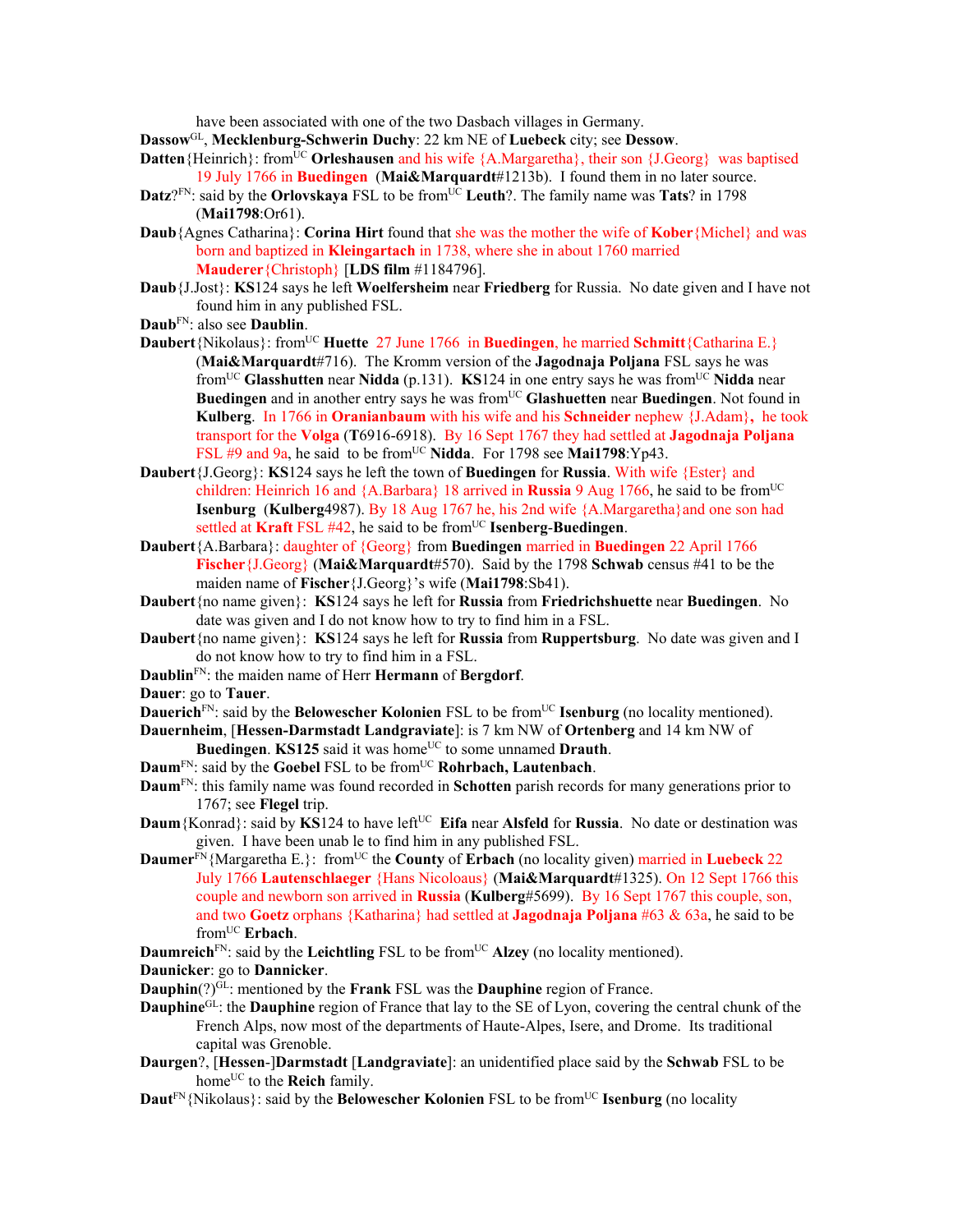mentioned).

- **Daut**{A.Dorothea}: **KS**124 says this widow of **Daut**{Friedrich} left<sup>UC</sup> **Diebach** near **Buedingen** engaged (no date given) to marry **Bopp**{Kaspar}. On 9 April 1766 she married **Bopp**{Kaspar} in **Buedingen** (**Mai&Marquardt**#503). On 4 July 1766 with wife {Anna} and children: {M.Elisabeth} 17 and {Johann} 13, **Popp**{Caspar} arrived in **Russia** (**Kulberg**#917). Not found in **T**. By 18 June 1767 this **Popp** couple and daughter {M.Elizabeth} 17 had settled at **Messer** FSL #82.
- **Daut**? FN {Wilhelm}: said by the **Messer** FSL (ms41a) to be an orphan living in a **Meininger** household. In 1798 the family name was spelled **Thaut** (**Mai1798**:Ms59).
- **Daut**{J.Heinrich}: **KS**124 says he left **Vonhausen** near **Buedingen** with wife {A.Maria}. No date given and I did not find them in any published FSL.
- **Davaz**FN: listed by the 1816 **Glueckstal** census (**KS**:675) as frau **Lotner** without origin; the **GCRA** proved her origin in **Seewis-im-Praetigau**, **Graubuenden Kanton**, **Schweis**, using **FHL** 1,192,862; see their book for detail.

**Davennes**<sup>FN</sup>: said by the **Katharinenstadt** FSL to be from<sup>UC</sup> Paris, Frankreich.

**David**<sup>FN</sup>: said by the **Dietel** FSL to be from<sup>UC</sup> **Berlin**. A descendant believes that this man was a Jewish merchant (family name **Leopold**) who converted to Christianity and changed his family name to David before going to Russia; they also believe that his **Lackmann/Lockmann** wife whom he married in 1774 was of Jewish ancestry. For 1798 see **Mai1798**:Dt53.

**David**FN: also see **Ring** of **Dietel**.

- **Davidenburg**GL, **Wuerttemburg**: an unidentifed locality said by the **Stahl-am-Karaman** FSL (#31) to be home<sup>UC</sup> to frau **Shifler** {Berhard}.
- **Dauwalter/Danwalter** {Andreas Jacob}: Danish records say this Lutheran from<sup>UC</sup> **Kurpfalz** arrived at **Flensburg, Schleswig Royal Duchy** in May 1762 with wife and 1 child; they lived at #1 "Holsteins Hof" in Colony F7 "Julianenhoehe" **Flensburg** Amt from June 1763 to April 1765 when they left for **Russia**. They are recorded in the parish records of **Neu-Saratowka** near **St. Petersburg**. (**EEE** p.375, for more detail see that).

**Dawizler**?: an unidentified place said by the **Warenburg** FSL to be home<sup>UC</sup> to a **Schumacher** family. **Dawtenburg**GL: see **Davidenburg**.

**Debaptiste** $\overline{FN}$ : his wife was said by the **Louis** FSL to be from<sup>UC</sup> **Bitsch**, **Lothringen**.

- **Debaptiste**<sup>FN</sup>: said by the **Louis** FSL to be from<sup>UC</sup> **Linz**, and faru Debaptiste was said to be from<sup>UC</sup> Bitsch, **Lothringen**. In 1798 the family name was spelled **DePatiste** (**Mai1798**:Ls44,Bo33). **Debel** FN: see **Dehele**.
- **Debele/Tehele**{Lud(e)wig}: Danish records say this Lutheran from<sup>UC</sup> **Hoehenlohe Principality** arrived in **Flensburg, Schleswig Royal Duchy** with wife and 2 children in June 1762, leaving in July 1764 (**EEE** p.375, for more detail see that). **Gerhard Lang** says (but uncharacteristicly gives no primary source) that he was from<sup>UC</sup> **Hohenlochschen** [which must refer to the lands of **Hohenlohe County/Principality, Oehringen**], that he married {A.Barbara} and first immigrated to German colonies in **Denmark**. Later they were first settlers in **Balzer** (bz14) which said they were from<sup>UC</sup> **Hohenlohe** and spelled the family name **Tehele. KS**:1160 said **Tebele** was from<sup>UC</sup> **Oehringen**, [**Hohenlohe County/Principality**]. In 1798 spelled **Debel** (**Mai1798**:An9 & 34). For a bit more information go to http://cvgs.cu-portland.edu/origins/d/debele balzer.cfm.
- **Debertsin**(?)<sup>GL</sup>, **Austria**: an unidentified place said by the **Merkel** FSL to be home<sup>UC</sup> to a **Grason**? family.
- **Debing**?[sic?], **Wuerttemberg** [**Duchy**]: an unidentified place said by Recruiter Beauregard's 1768 list to have been home<sup>UC</sup> to **Braun** {Christian & Maria} (Lk37) [probable first settlers in **Zug**]. The translators of the Russian in this list were confident that they had the country right, i.e. **Wuerttemberg** [**Duchy**], but were guessing as to the name of the locality, i.e. **Debing**, Indeed, I could find no such place.

**Debrat**FN: see **Deprat**.

- **Debreczin, Ungarn**: nka Debrecen 190 km E of **Budapest** and was said by the Urbach FSL to be home<sup>UC</sup> to a **Totei** family.
- **Debus** {Christian}: KS124 says he left<sup>UC</sup> **Niederlemp** near **Wetzlar** (no date or destination given).
- **Debus/Dellos**<sup>FN</sup>{Christian}: On 8 August 1766 with wife {Anna} and 2 sons: {Johann} and {Christoph} arrived in **Russia**, he said to be from **Braunfels** (**Kulberg**3515). Not identified in **T**. With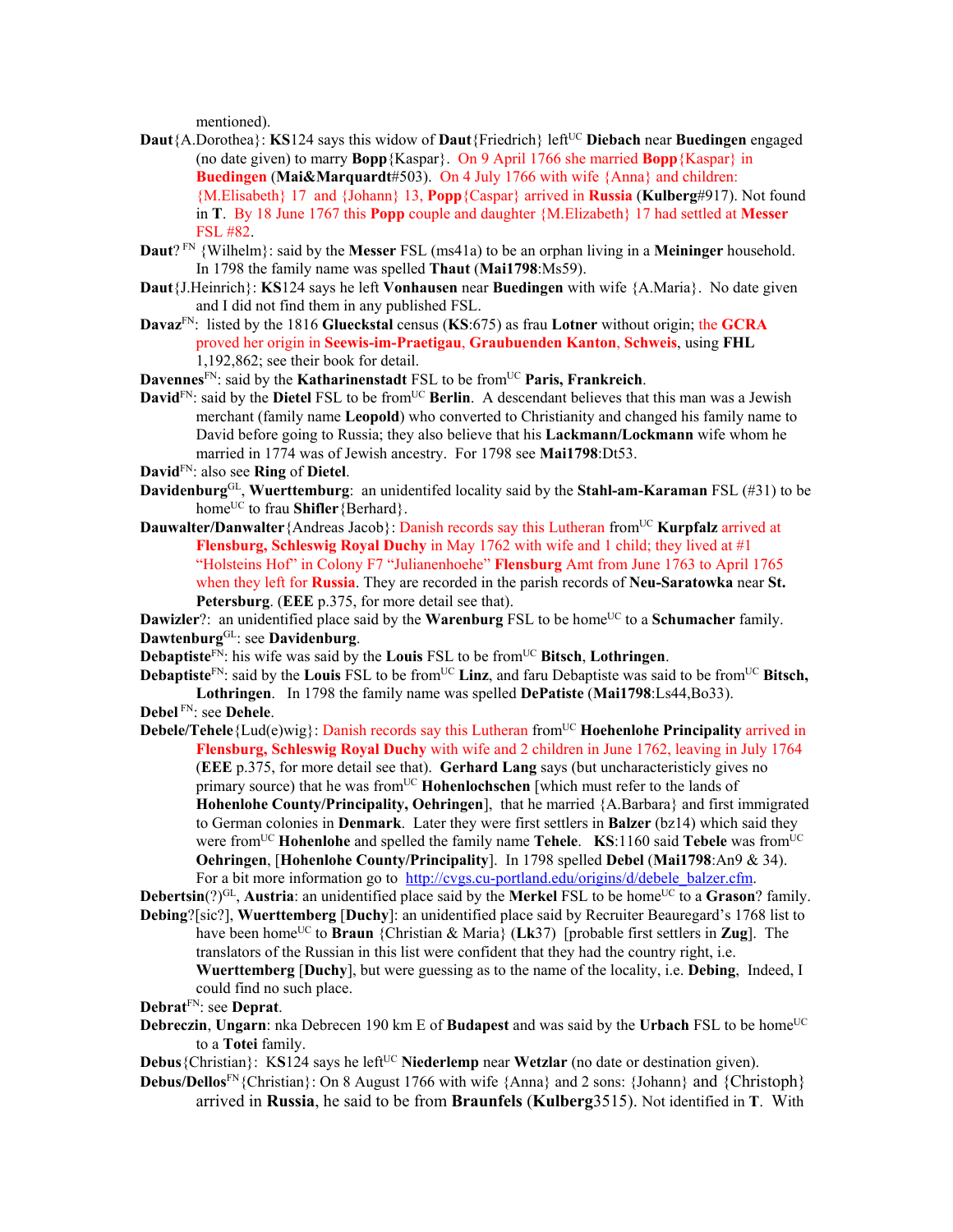his wife {A.Elisabeth} 23 and children: {J.Peter} 6 and {Johannes} 3, he of the Reformed faith age 25 had settled at Kukkus FSL #3, he said to be from<sup>UC</sup> Hirschhausen, Braunfels [**Principality**]. In 1788 he, his wife, and her **Zerr** step-children moved to **Straub** (**Mai1798**:Mv1439, Sr34). In both the move and the 1798 census he is listed as **Dellos**. I have been unable to identify them under any spelling in any later source. However, In 1797 two **Dellos** sons and a **Dellos** daughter moved from **Kukkus** out of the German colonies altogether (**Mai1798**:Mv1443 and 1444). In 1798 he was a widower still in **Straub** (**Mai1798**:Sr34). In 1788 his likely son {J.Heinrich} moved from **Kukkus** to **Laub** and was still there in 1798 (**Mai1798**:Lb17). Two more **Dellos**, probable offspring of {J.Heinrich}, are mentioned as leaving **Laub** in 1793 and 1794 (**Mai1798**:Mv1507 and 1510).

**Dechant**FN: see **Dechaut** and **Degent**.

- **Dechaut**<sup>FN</sup>: said by the **Ober-Monjou** FSL to be from<sup>UC</sup> **Hoechst**, [**Friedberg Imperial City**?]. Spelled **Dechant** in 1798 (**Mai11798**:Om50, 68, Wm3).
- **Dechert/Degert/Decher/Deckert**FN{Nicolaus}: **KS**124 said this man was fromUC **Angenrod** near **Alsfeld**. This **Dechert** man who was said to be from<sup>UC</sup> Angerode going to<sup>UC</sup> Enders married in **Buedingen** 4 April 1766 **Schmidt**{Eva E.} (**Mai&Marquardt**#477). On 10 Aug 1766 this **Degert couple arrived in Russia**, he said to be from<sup>UC</sup> **Darmstadt** (**Kulberg**#4871). Not found in **T.** By 16 Aug 1766 this Decher family had settled at **Mueller** FSL (ml16), he said to be from<sup>UC</sup> **Anjou**?. In 1798 the family name of this couple's daughter was given as **Deckert** (**Mai1798**: Db04).
- **Dechert**FN{Johannes}: on 19 Sept 1766 with wife {Catharina} and son, he arrived in **Russia**, he said to be fromUC **Darmstadt** (**Kulberg**#6556). Not found in **Kulberg** or in **T**. By 16 Aug 1766 this couple and 3 children had settled at **Mueller** FSL #8, which said he was from<sup>UC</sup> **Zell**. In 1798 this family name is rendered as **Deckert** (**Mai1798**: Ml36).
- **Dechert**<sup>FN</sup>{A.Catharina}: daughter of [J.Georg} from<sup>UC</sup> **Engelroth** (now **Engelrod),** in **Schlitz** 18 Aug 1766 married **Roth** {Andreas} (**Mai&Marquardt**#746). Not found in **Kulberg** or in **T**. By Aug 1767 he and wife {Catharina} had settled in **Boaro** FSL #136.
- **Deckenfronn**, **Herrenberg** [**Amt**], **Calw** [**OberAmt**], **Wuerttemberg**: is 4.5 miles NW of **Herrenberg** city, and was proven by the **GCRA** to be home to the **Lutz**{Friedrich/Georg F.} family that settled in **Neudorf**.
- **Decker**<sup>FN</sup>{Johannes}: said by the **Anton** FSL (an30) to be from<sup>UC</sup> **Isenburg** (no locality mentioned). For 1798 see **Mai1798**:An12, 22, and Sr38.
- **Decker**{Margaretha}FN: said by the 1798 **Balzer** census to be the maiden name of frau **Busick**.
- **Decker**{Philipp}<sup>FN</sup>: Danish records say he probably was from<sup>UC</sup> **Zweibruecken**, **Kurpfalz** and arrived at Flensburg, Schleswig Royal Duchy in March 1762 with wife and child and left in June 1763. He probably is the man in Balzer FSL #7 (**EEE** p.376, see that for more detail). **KS**124 says he left **Kurpfalz** for **Balzer** in 1766. Said by the **Balzer** FSL to be from<sup>UC</sup> **Zweibruecken**, **Kurpfalz**. For 1798 see **Mai1798**:Bz35 and possibly Bz29 and 43).
- **Decker**{Leonhard}: Danish records say this Lutheran from<sup>UC</sup> Unteramt Dilberg, Oberamt Heidelberg **or Ansbach** arrived at **Fridericia, Juetland Royal Province** with wife and child in May 1760, lived in Colony J9 "Molkenberg", Coldinghuus Amt, and was last recorded in Denmark in Dec. 1764. His widow {Magdalena} arrived at **Kronstadt** near **St. Petersburg** in May 1766 and in Aug. in **Oranienbaum** pledged to settle in **Hirschenhof** colony in **Latvia** (**EEE** p. 376, see that for more detail).

**Decker**{Ottila}: see **Louis**{Anton} of **Zug**.

- **Deckert**<sup>FN</sup>: said by the **Paulskaya** FSL to be from<sup>UC</sup> **Elzhausen**?.
- **Deckert**FN: also see **Decher** and **Dechert** of **Mueller**, and **Decker**.
- **Deckman**FN: also see **Dickmann**.
- **Deckmann** {Johannes}: **KS**124 says he left <sup>UC</sup> **Aulendiebach**, [Isenburg-]Buedingen [County]. The **Anton** FSL (an58) said he was from<sup>UC</sup> **Isenburg**. Unable to find them in the 1798 Volga censuses.
- **Deckmann**FN{J.Peter}: said by **Balzer** FSL to be the brother of frau **Bender**, living in the **Bender** household. **Bonner** has proven that he actually was baptized a **Doerr** in **Huettengesas**, **Isenburg**[**-Meerholz County**]. I could not find him under either last name in **Mai1798**.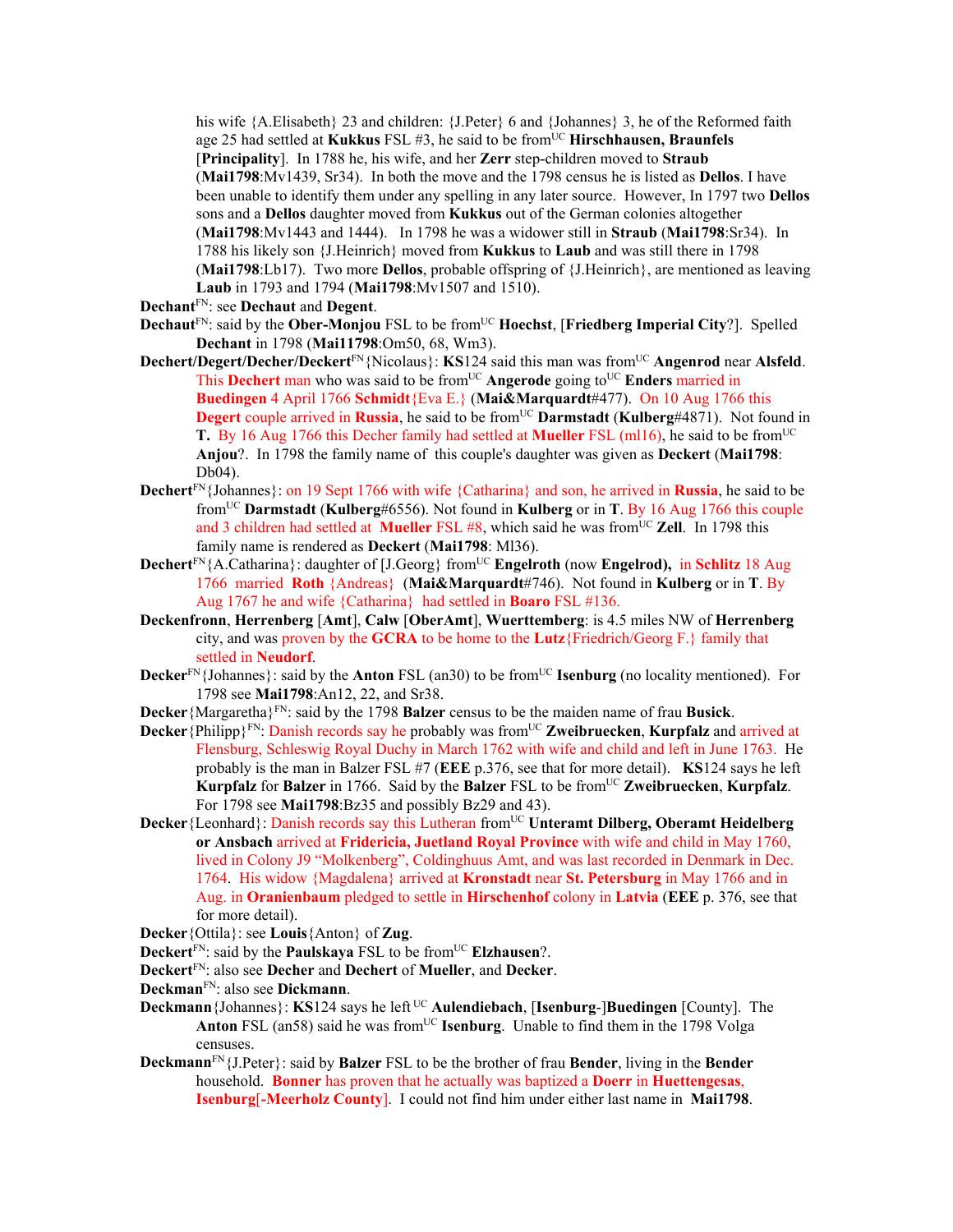- **Dederer/Detterer/Tetern**<sup>FN</sup>{Engelhard}: said by Wilhelm Dederer to have left<sup>UC</sup> the **Baden Duchy** for **Denmark** in 1762, and left for<sup>UC</sup> Riebensdorf between June and October 1765. Danish records say he left **Kuernbach**, a **Condominium** shared by entities: **Kuernbach Amt**, **Hessen-Darmstadt Landgraviate** and **Gueglingen Amt**, **Wuerttemberg** [**Duchy**], arriving in **Flensburg, Schleswig Royal Duchy** in May 1762 having married **Fritsch**{Christina} (born 21 May 1735 in **Kuernbach**) on 9 Feb. 1762; they were last registered there in June 1763, and later settled in the **Riebehsdorf Colony, Woronesh Gouvernment** (**EEE** p.377, see that for more detail).
- **Dederer/Detterer/Tetern**FN{Heinrich}: Danish records say this Lutheran left **Kuernbach**, a **Condominium** shared by entities: **Kuernbach Amt**, **Hessen-Darmstadt Landgraviate** and **Gueglingen Amt**, **Wuerttemberg** [**Duchy**], arriving in **Flensburg, Schleswig Royal Duchy** in May 1762 having married **Heimer**{A.Maria} (born 4 Nov 1710 in **Kuernbach**) on 9 Feb. 1762; they were last registered there in June 1763, and later settled in the **Riebehsdorf Colony, Woronesh Gouvernment** (**EEE** p.377, see that for more detail).
- **Dederer**FN: also see **Detterer**.
- **Dederer/Detterer/Tetern** family left the **Baden Duchy** for **Denmark** in 1762, and left for **Riebensdorf** between June and October 1765.
- **Dedzor**FN: said by the Leitsinger FSL to be from<sup>UC</sup> Kersbach?, Bamberg [Bishopric]. I could not find this family in the 1798 Volga censuses.
- **Dees**GL, **Hungary**: an unidentifiec place which the **GCRA** found evidence was associated with the **Lippert** family in 1801.
- **DeFage**<sup>FN</sup>: said by the **Katharinenstadt** FSL to be from<sup>UC</sup> **Linge**(?).
- **Degass**<sup>FN</sup>: said by the **Keller** FSL to be from<sup>UC</sup> **Bissersheim**, **Kurmainz**. I could not find this family in the 1798 Volga censuses.
- **Degelstein**<sup>GL</sup>, **Bavaria**: see **Doengelstiel**(?)<sup>GL</sup>, **Schwaben**.
- **Degen**FN: see **Dagen**.
- **Degenau<sup>FN</sup>:** said by the **Moor** FSL to be from<sup>UC</sup> **Isenburg** (no locality mentioned).
- **Degenhardt**<sup>FN</sup>: said by the **Degott** FSL to be from<sup>UC</sup> La Tour, **Frankreich**. For 1798 see **Mai1798**: Rt09??
- **Degenfeld County**: Kay Shaney says this tiny County contained only the villages of **Vollmerz**, Ramholz, and Hinkelhof, which are just SE of **Schluechtern** city. However, the family owned much land in widely scsattered places …
- **Degenhardt**<sup>FN</sup>: said by the **Rothammel** FSL to be from<sup>UC</sup> **Berngards**(?), **Fulda** [Bishopric]. **Emmanuel S. Degenhardt** of Aldea Santa Maria, Entre Rios Province, Argentina, using evidence supplied by the orphanage in **Fulda** where these three boys had been place, proved that two of the three as well as 4 other siblings had been born in **Bernhards**, but the one {Valentin} and the marriage of the parents {Sebastian and Anna Maria} of these children must have been in some other nearby place.
- **Degenhardt**{no given name}: KS124 said he/she was going to **Pfeifer**. Did he reach the Volga?? **Degent**?<sup>FN</sup>: said by the **Pfeiffer** FSL to be from<sup>UC</sup> Woerth-am-Main, Mainz. Later spelled **Dechant**
- (**Mai1798**:Pf74).
- **Degerlet**(?)<sup>GL</sup>, **Wittenberg**: an unidentified place, said by the **Bauer** FSL to be home<sup>UC</sup> to a **Hohl** family. **Deggendorf** GL, **Kurbayern**: is 28 km ESE of **Strabing** city.
- **Degner**{A.Maria}: this widow was said by the Recruiter Beauregard's list (Lk50) to have been from<sup>UC</sup> **Bamberg** [**Bishopric**] (no locality mentioned) and to have gone to **Luzern** in 1768; so she likely was a **Luzern** first settler.
- **Degner**{Konrad}: not found in any FSL he was listed in the 1798 **Luzern** census as "lives in **Meinhard**" and as having a **Yeglnin**? wife (**Mai1798**:Lz44).. I suspect that both represent **Luzern** first settler families.
- **Degnhard**FN: this family name was found recorded in **Schlitz** marriage records 1762-1767; see **Flegel** trip.
- **Degott**{Heinrich}: **KS**124 said he left **Mannheim** for **Degott** [on the Volga]. The **Degott** FSL (dg5) said he was fromUC **Frankenthal**, **Mannheim**[**Oberamt, Kurpfalz**]. I could not find this family in the 1798 Volga censuses.
- **Degott**VV: (aka **Dejgott**, **Kamenny Ovrag**, **Kamenny Owrag**, **Kamennyj Ovrag**) is a Catholic German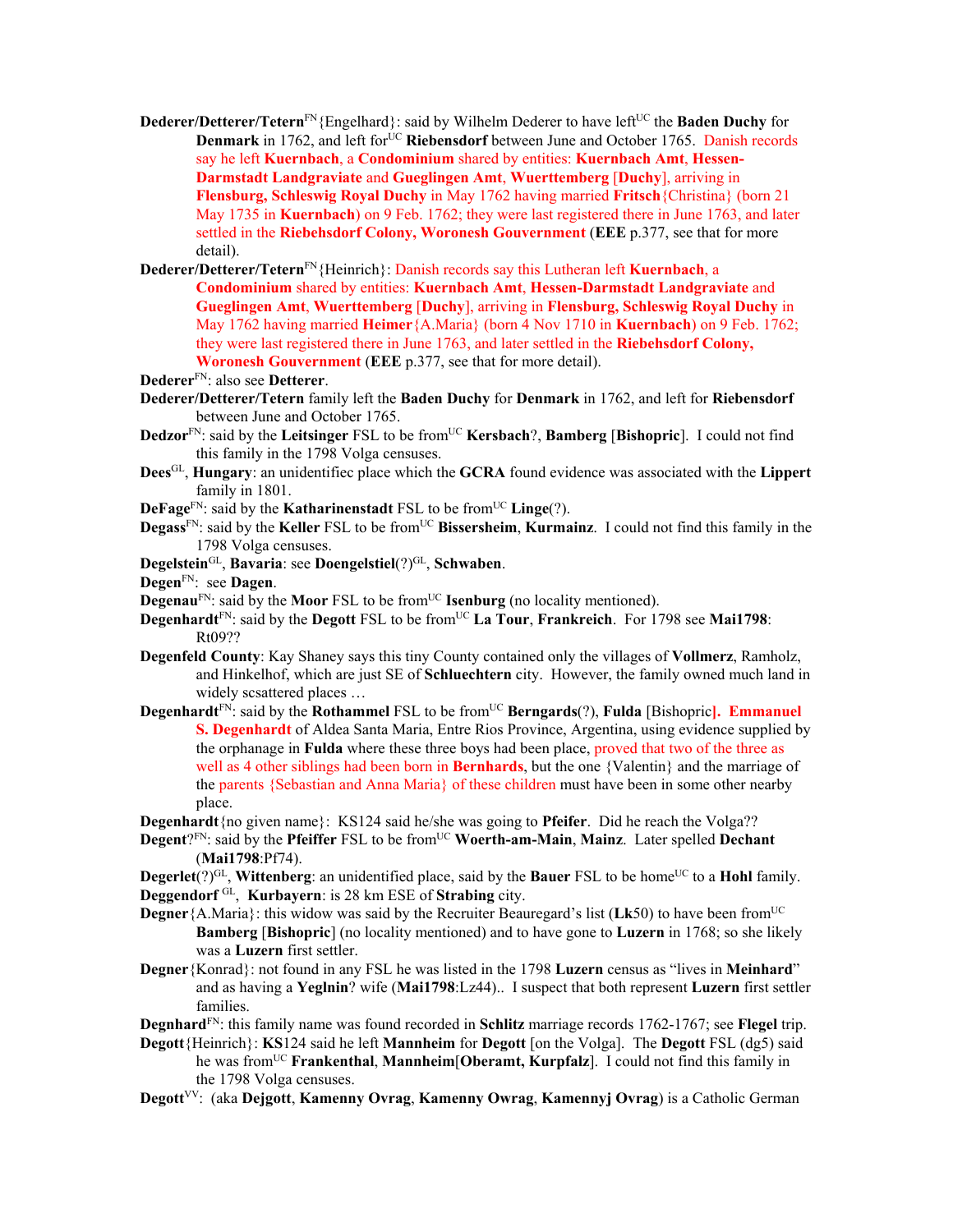village founded in 1766 on the western side of the Volga. Its FSL is now published in Pleve, Einwanderung …, vol.I, pp. 263-266. According to this, the first settlers were from the following places with the family names shown here in parens. Other spellings of family names, usually from later sources are in square brackets. {Given names} are used only when there is more than one family for a family name. Verified origin information is in red. The number with the family name is their FSL household number:

from **Darmstadt**: (**Knorr**7);

from **Frankenthal**, **Mannheim** [**Oberamt, Kurpfalz**]: (**Degott**5);

from **Hamburg** [**Imperial City**]: (**Herzog**10);

from **Kaiserslautern**, **Kurpfalz**: (**Heinrich**3, **Schneider**13);

from **Kopenhagen**, **Daenemark**: (**Leonhard**[**Leonhardt**]9);

from **La Tour**, **Frankreich**: (**Degenhardt**2);

from **Meisenheim**, **Kurpfalz**: (**Muelberger**[**Muehlberger**]{Casimir}4);

from **Saulcet dr. Allier**, **Lothringen**: (**Mehlberger**{Michael}4);

from **Schletstadt**, **Elsass**: (**Koller**6);

from **Schwtzingen**?, **Mannheim** [**Oberamt**, **Kurpfalz**]: (**Berett**12);

from **Steinen**, **Hannover**: (**Krissel**[**Griessel**]11);

from [**Kur**-]**Trier**: (**Groeber**[**Graeber**]14;

from **Waslam**?, **Frankreich**: (**Ludwig**1).

**Dehl**FN see **Dell** and **Diehl**.

- **Dehler**<sup>FN</sup>: said by the **Caesarsfeld** FSL to be from<sup>UC</sup> **Schinalitsch**? with an **Albrecht** orphan boy in the household.
- **Dehler**<sup>FN</sup>: said by the **Dehler** FSL to be from<sup>UC</sup> **Wernborn**, **Kurmainz**. For 1798 see 1798Mai:Dl01.
- **Dehler**<sup>FN</sup>: said by the Leitsinger FSL to be from<sup>UC</sup> **Bamberg** [Bishopric] (no locality mentioned). I could not find this family in the 1798 Volga censuses.
- **Dehler**VV: aka **Berejosowka**, **Beresovka**, **Berezovka**, and **Deller** is a German Catholic village on the western side of the Volga founded in 1767. Its FSL is now published in Pleve, Einwanderung ..., vol.I, pp. 267-278. According to this, the first settlers were from the following places with the family names shown here in parens. If a name is in italics it comes from the Kuhlberg lists. If a family name is shown coming from more than one place, given names follow the family name in the following. The number after a name is their FSL household number:
	- from **Berenbach**, **Kurmainz** [sic for **Kurkoeln**?]: (**Glasony**13);
	- from **Bommersheim**, **Kurmainz**: (**Busch**22);
	- from **Burbach**, **Kurmainz**[sic?]: (**Mueller**7);
	- from **Camberg**, [**Kur**-]**Trier**: (**Buchner/Buechner**18);

from **Damerzhausen**?, [**Hessen**-]**Darmstadt** [**Margraviate**]: (**Raab**23);

from **Denckschoen**?, **Ansbach** [**Margraviate**]: (**Dittor**49);

from **Dietersheim**, **Kurmainz**: (**Gruenewald**55);

from **Dorschheim**, **Ansbach** [**Margraviate**]: (**Graf**{Johannes}2);

from **Eisenbach**, [**Kur**-]**Trier**: (**Sensdorf**?20);

from **Erbach**, [**Kur**-]**Trier**: (**Hammerschmidt**28);

from **Forchheim**, **Bamberg** [**Bishopric**]: (**Betz**6);

from **Hilst**?, **Kurmainz**: (**Herzberger**33, and possibly **Trumm**/**Trumpf**33a);

from **Ilmstein**?, **Kurpfalz**: (**Papenberger**30);

from **Issewoerth**?, **Kurmainz**: (**Guenther**32);

from **Kerpche**?, **Gockelm**?: (**Kroneberger**10);

from **Kessenhausen**?, [**Kur**-]**Trier**: (**Lintze**46);

from **Kinzburg**?, **Schweiz**: (**Heinze**26);

from **Kinzeldorf**?, **Kurmainz**: (**Freudenberg**/**Friedenberg**12);

from **Kotikam Perschie**?, **Flandern**: (**Krotter**25);

from **Kreuzberg**, **Bassenheim** [**Barony**], **Kurmainz**: (**Rudolf**43);

from **Krossau**?, **Hohenzell**?: (**Christ**27);

from **Kurmainz**: (**Faeling**?48, **Schneider**[**Scholl**?]40);

from **Langenbach**, *Nassau*: (**Graf**{Heinrich}9);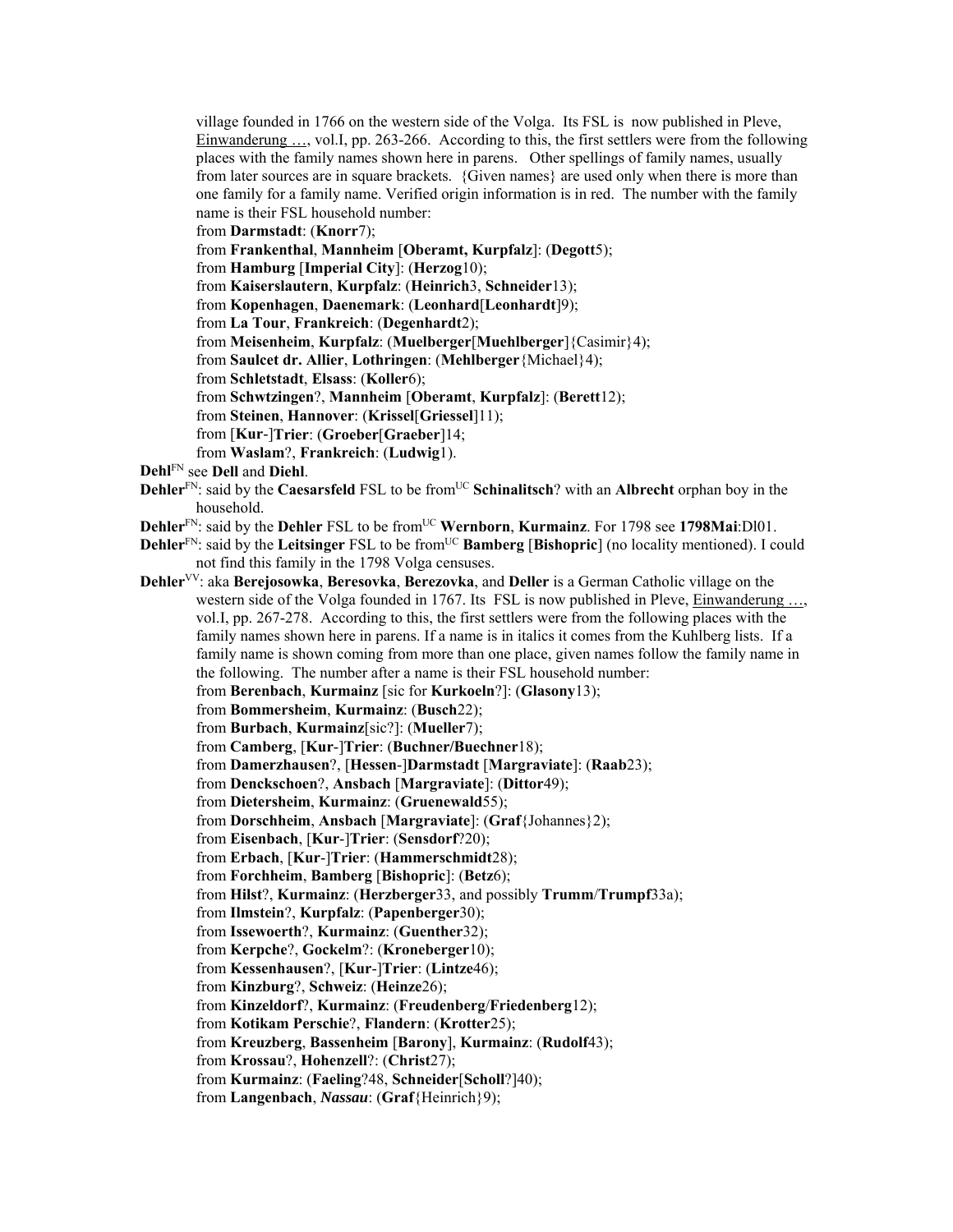from **Lohr**, **Kurmainz**: (**Schulz**/**Schuld**11); from **Menning**, [**Kur**-]**Bayern**: (**Lattenbach**37); from **Metz**, **Lothringen**: (**Westphale**39); from **Neustadt**, **Kurmainz**: (**Bauer**21, **Kroll**/**Krohl**53); from **Neustadt**, [**Kur**-]**Trier**: (**Sahl**47); from **Oberschgogen**?, **Kurmainz**: (**Scheierling**44); from **Pamortal**?, **Kurmainz**: (**Strasser**36); from **Reifenberg**, **Bassenheim** [**Barony**]: (**Brendel**17, **Fest**14, 15, **Fuchs**8); from **Reifenberg**, **Bassenheim** [**Barony**], **Kurmainz**: (**Sturmann**45, from **Sachsenhausen**, [**Kur**-]**Trier**: (**Menges**16); from **Selzen**, **Kurpfalz**: (**Holzmeier**50); from **Spelcher**, [**Kur**-]**Trier**: (**Hoffmann**19); from **Stadtbach**?/**Statzbach**?, **Kurmainz**: (**Martel**/**Martell/Mander**29, 51, 52); from unknown: (**Sazins**54); from **Unteralba**, **Fulda** [**Bishopric**]: (**Ritter**3); from **Waterheim**?, **Leningen** [**County**]: (**Max**4); from **Wdeges**?, [**Kur**-]**Trier**: (**Becker**{Peter}24); from **Weitersburg**, **Kurpfalz**: (**Hermann**34, and possibly **Schaefer**?34a); from **Wernborn**, **Kurmainz**: (**Becker**{Philipp}5, **Dehler**1, **Wirt**42); from **Wernheim**?, [**Kur**-]**Trier**: (**Roethler**31); from **Westhofen**, **Kurpfalz**: (**Stoessel**/**Stetzel**35); from **Wirges**, **Kurmainz** [sic for **Kurtrier**]: (**Minor**/**Minder**?38); from **Wirges**, [**Kur**-]**Trier**: (**Gauersmann**41). **Dehlermann**<sup>FN</sup>: said by the Leitsinger FSL to be from<sup>UC</sup> Bessenbach, Bamberg [Bishopric]. Spelled **Telemann** and **Telerman** in 1798 (**Mai1798**:Hz10, 04).

- **Dehlingen**GL, **Zabern** [**Amt**], **Elsass**: is 17.5 miles NNW of Saverne city, and was thought by the **GCRA** to be the probable homeUC of the **Nehlich** family that went to **Glueckstal**. See their book for detail.
- **Dehn**FN: see **Dene**.
- **Deibek**FN: see **Deible**.
- **Deibert**?FN: said by the **Bangert** FSL to be fromUC **Bernhausen**, **Wuerttemberg**. Spelled either **Daiber** or **Teiber** in 1798 (**Mai1798**:Bg20).
- **Deible**FN: said by the **Pfeiffer** FSL to be from<sup>UC</sup> Achern. Later spelled **Deibek (Mai1798**:Pf16).
- **Deich**FN: see **Teich**.
- **Deihofen**?GL: an unidentified place said by the **Orlovskaya** FSL to be home<sup>UC</sup> to a **Goetz** family. Kuhlberg said it was in the state of **Zerbst**.
- **Deile**FN: said by the **Bergdorf** 1816 census (**KS**:660/243) to have been from **Fellbach**, **Waiblingen**  [**Amt**], **Wuerttemberg**. This origin was verified by **GCRA** using **FHL**(1,055,978); they also proved that this family was in Groembach colony in S. Prussia in 1801. See their book for more detail.
- **Dein**<sup>FN</sup>: said by the **Warenburg** FSL to be from<sup>UC</sup> **Kubach**, **Braunfels** [sic?]. Spelled **Tain**? and wife's maiden name given as **Schaefer** in 1798 (**Mai1798**:Sr33).
- **Deinert**{F.Wilhelm}: see **Drimet**. m in Rosslau in 1765
- **Deines/Theiners** FN{Georg/J.Georg}: Using **FHL**#1201581, part 4, **Dona Reeves-Marquardt** found his father {Johannes} had married **Schepp**{A.Elisabeth} in **Lindenstruth** 29 Jan 1722 and (using part 5) that he had died there 22 Jan 1784 age 86  $\frac{1}{2}$ , while his mother was buried there 8 Sep 1767. Also using part 5 she found that {J.Georg} himself had been confirmed in **Lindenstruth**  28 July 1737 – the birth record was illegible; and using part4 found that he had married **Stumpf**{Barbara Elisabeth} of **Hohen Solms** in **Lindenstruth** 27 Nov 1750; part 5 she found that sons {J.Wilhelm} and {Johannes} were bapized there on 6 Oct 1751 and 23 Jun 1756 respectively. Using **FHL**#1195898, **Dona** found the baptism of their daughters {A.Margaretha & A.Elisabeth} in **Alten Buseck**, [**HDL**] 7 Dec 1760 and 22 Jan 1764 respectively. On 16 June 1766 in **Luebeck** {J.Georg} was a godfather at the baptism of **Buedenbinder**{Georg Hinrich} (**Mai&Marquardt**#1301). With wife {Barbara} and 3 children, Wilhelm, Johann, and Anna,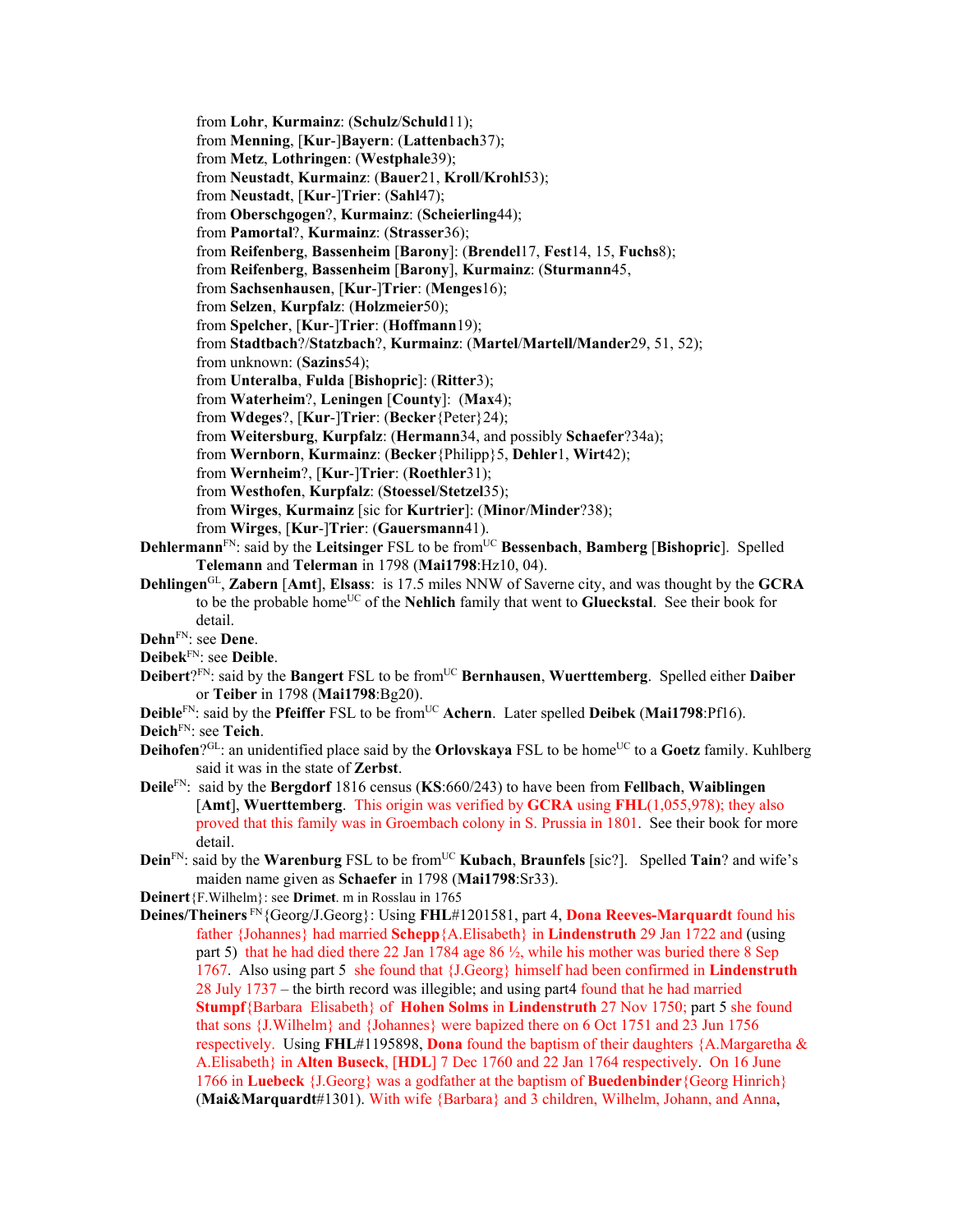[{A.Elisabeth} was missed!] arrived in **Russia** on 25 July 1766, he was said to be from<sup>UC</sup> [**Hessen**-] **Darmstadt** [**Landgraviate**] (**Kulberg**#2516). Later in 1766 {J.Georg} with wife and 4 children took transport at **Oranienbaum** for the **Volga** (**T**6801-6806). By 18 June 1767, he with wife {Barbara Elisabeth} and the four had settled at **Doenhof** FSL #108, same origin given.

**Deines**: try **Denes**.

- **Deiring**{Margarete}FN: listed by the 1858 **Neudorf** census (#210) without origin. The **GCRA** found her to be the daughter of **Deuring**(J.Fred.} of **Kassel** whose origins had been proven in **Oberstenfeld**, **Marbach** [**Amt**], **Wuerttemberg**. Also spelled **Deuring**, **Doerring**, and **Dairing**.
- **Deis**(Katharina): in 1798 she was said to be the recent widow of **Bach**{Heinrich} and the current wife of **Ruebsame** {Valentin}**Ruebsam**{J.Adam} (**Mai1798**:(Gf25).
- **Deis**( $s$ )<sup>FN</sup>{J.Peter}: said by the **Laub** FSL (#2) to be from<sup>UC</sup> **Merenberg**, **Nassau-Weilburg**. According to a Friedberg ML this Deiss man from<sup>UC</sup> Merenberg, Weilburg, married on 15 April a woman (surname not given) {M.Christina Catharina} fromUC **Burgschwalbach** (**Mai&Marquardt**#312). On 12 July 1767 he, wife {M.Christina} and son arrived in **Russia**, he said to be from<sup>UC</sup> Nassau (**Kulberg**2141). Not found in **T** or in **KS**.
- Deis<sup>FN</sup>: said by the **Norka** FSL to be from<sup>UC</sup> **Isenburg** (no locality mentioned). In 1798 the name was spelled **Tais** and the wife's maiden name was given as **Tryeen** (**Mai1798**:Nr37).

**Deis**FN: also see **Deitz** and **Tais**.

**Deisch**FN: said by the **Kamenka** FSL to be fromUC **Sierck**/**Sirsk**(?), **Frankreich.** 

**Deisel**<sup>FN</sup>: said by the **Messer** FSL to be from<sup>UC</sup> **Isenburg** (no locality mentioned

**Deislin**? FN: said by the **Warenburg** FSL to be from<sup>UC</sup> Stukelm?. I could not find him in **Mai1798**.

**Deisner**FN: said by the **Holstein** FSL to be fromUC **Raibach**, **Darmstadt**.

**Deiss**FN: see **Deis**.

**Deitz**<sup>FN</sup>: said by the **Norka** FSL to be from<sup>UC</sup> **Isenburg** (no locality mentioned). Spelled **Deis** in the 1775 census. Spelled **Tais** in 1798 and the wife's maiden name is given as **Tryeen**? (**Mai1798**:Nr37).

**Deitz**: also see **Dietz**.

**Dejgott**<sup>VV</sup>: a variant spelling of **Degott**<sup>VV</sup>.

**Dekhel**?FN: said by the **Preuss** FSL to be from<sup>UC</sup> **Mersfeld**<sup>GL</sup>, **Kurpfalz.** 

**Delchenburg**?<sup>GL</sup>: an unidentified place said by the **Boregard** FSL to be home<sup>UC</sup> to the **Kerner** family.

There is a **Daenchenburg** some 12 miles ENE of **Rostock** city.

- **Delfuss**FN: see **Kellfuss**.
- **de Lille**{/Jacque/Jaque Joseph Roselen}: fromUC **Flanders** 24 May 1766 in **Buedingen** married
	- **Schmidt**{A.Maria} (**Mai&Marquardt**#661). **KS**151 [mistakenly?] said he was a **Rosehn**(-**elm**) fromUC **Lille, Flanders**. Roselen in at least one source was rendered Roselm. Not found in any later source.
- **Delitzsch**, [**Kur**-]**Sachsen**: is 19 km N of **Leipzig** city and was said by the **Urbach** FSL to be home<sup>UC</sup> to a **Balde** family.
- **Dell/Dehl**?<sup>FN</sup>{Kasper}: said in 1766 by the **Belowescher Kolonien** FSL to be from<sup>UC</sup> **Hessen** (no locality mentioned, and which country is not idicated).
- **Dehl**{Ulrich}: said to be fromUC **Gross Steinen, Kurmaintz** when a son died in a**Buedingen** 27 Msy 1766 (**Mai&Marquardt**#1224).
- **Dellhopp**<sup>FN</sup>: said by the **Katharinenstadt** FSL to be from<sup>UC</sup> Liege.
- **Dellhopp**'s wife is said by the **Katharinenstadt** FSL to be from<sup>UC</sup> Leipzig, Sachsen.

**Dellos** FN: see both **Delouse** and **Debus**. It has been suggested that these three names were used for two Volga families of French Hugenaut origin, which name was earlier considerably longer. Proof not yet received here.

**Delous**FN: filed with **Delouse.** 

**Delouse/Delym/Dellos** {Christian}: from<sup>UC</sup> **Neu-Ysenburg**, [Isenburg Birstein County], married in **Buedingen** 10 April 1766 **Kayser**{M.Eva} (**Mai&Marquardt**#509 & **KS Mai & Marquart** #522). 144). {Christian} a single man [maybe he actually was a widower? – ed.] of the Reformed faith arrived in **Russia** 31 July 1766 with his mother {Anna} as the only member of his household, he said to be fromUC [**Isenburg**-]**Birstein** [**County**] (**Kulberg**#2722). Not identified in **T**. By 17 Aug 1767 **Delym**FN {Christian} of the Reformed faith age 24 with his **Freutz**? wife {Maria} had settled at **Huck** FSL#74 said to be fromUC **Isenburg** (no locality or specific state